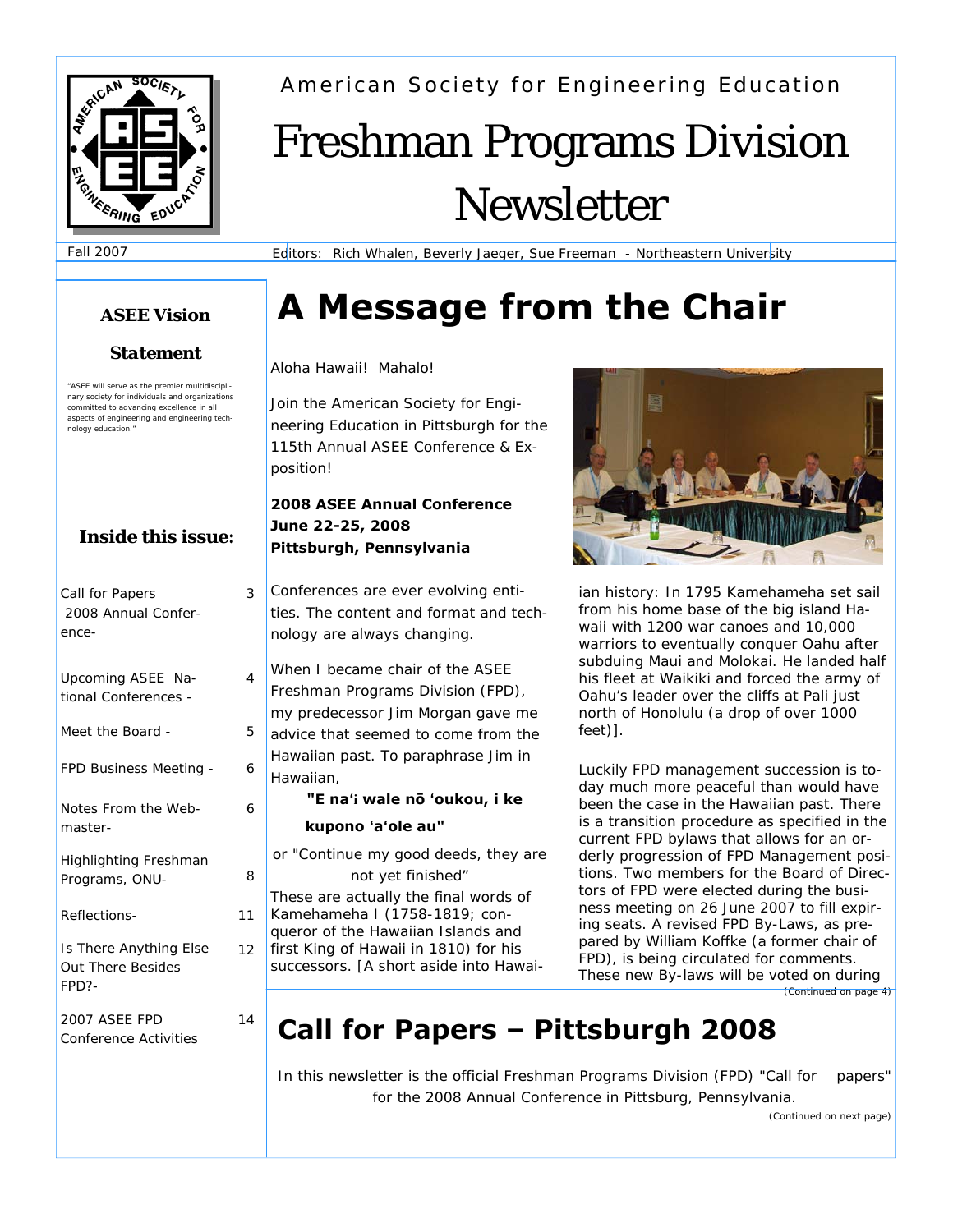# **Call for Papers – Pittsburgh 2008**

*(continued from previous page)*

Abstract submission, the initial step in getting a paper accepted for the conference, has already begun and **abstract submission will close on October 19<sup>th</sup>**. Please see the details on the following page that outline the requirements for abstracts and papers.

Abstracts and papers will be submitted via the *improved* ASEE SmoothPaper system: (http://www.asee.org/ smoothpaper) according to ASEE deadlines which will soon be published on the website. Please view the link below for an update.

#### **http://www.asee.org/conferences/annual/2007/Call-for-Papers.cfm**

Since the system is new, it is important to have abstracts ready somewhat before the deadline, and submit them at least a couple of days early, just to be safe. Leave the last-minute crisis management to others!

#### **General Author Deadlines**

| Abstract Submission                  | October 19, 2007                     |
|--------------------------------------|--------------------------------------|
| <b>Abstract Status Notifications</b> | December 14, 2007                    |
| Draft Paper Submission               | December 14, 2007 - January 18, 2008 |
| Draft Paper Status Notifications     | February 15, 2008                    |
| Final Paper Submission               | February 15 - February 29, 2008      |
| "Accepted Pending Changes"           | March 7, 2008                        |
| Proceedings/Copyright Transfers      | March 14, 2008                       |
| Author Registration Deadline         | March 14, 2008                       |
| <b>Housing Deadline</b>              | May 23, 2008                         |

Note that the FPD has a Publish-to-Present requirement. What this means to authors is that if your abstract is accepted, you are **not** guaranteed a spot in a technical session to present your work. To be assured of a place on the program, you must write, submit, and re-submit, if required, a paper deemed acceptable by the reviewers assigned to your paper topic.

All abstracts and papers will be peer-reviewed. The reviewers will include members of the FPD executive board, session chairs for the conference, and volunteer reviewers.

#### **It is not too late to volunteer to be a reviewer or session moderator.**

The Freshman Programs Division is proud to encourage quality papers and presentations: in addition to first and second place best paper awards *with new increased \$cash awards\$*, there are awards for the best presentation and for the best STUDENT presentation. The authors and presenters will receive a check and a suitable award at the FPD business meeting in Pittsburgh. We look forward to seeing you there!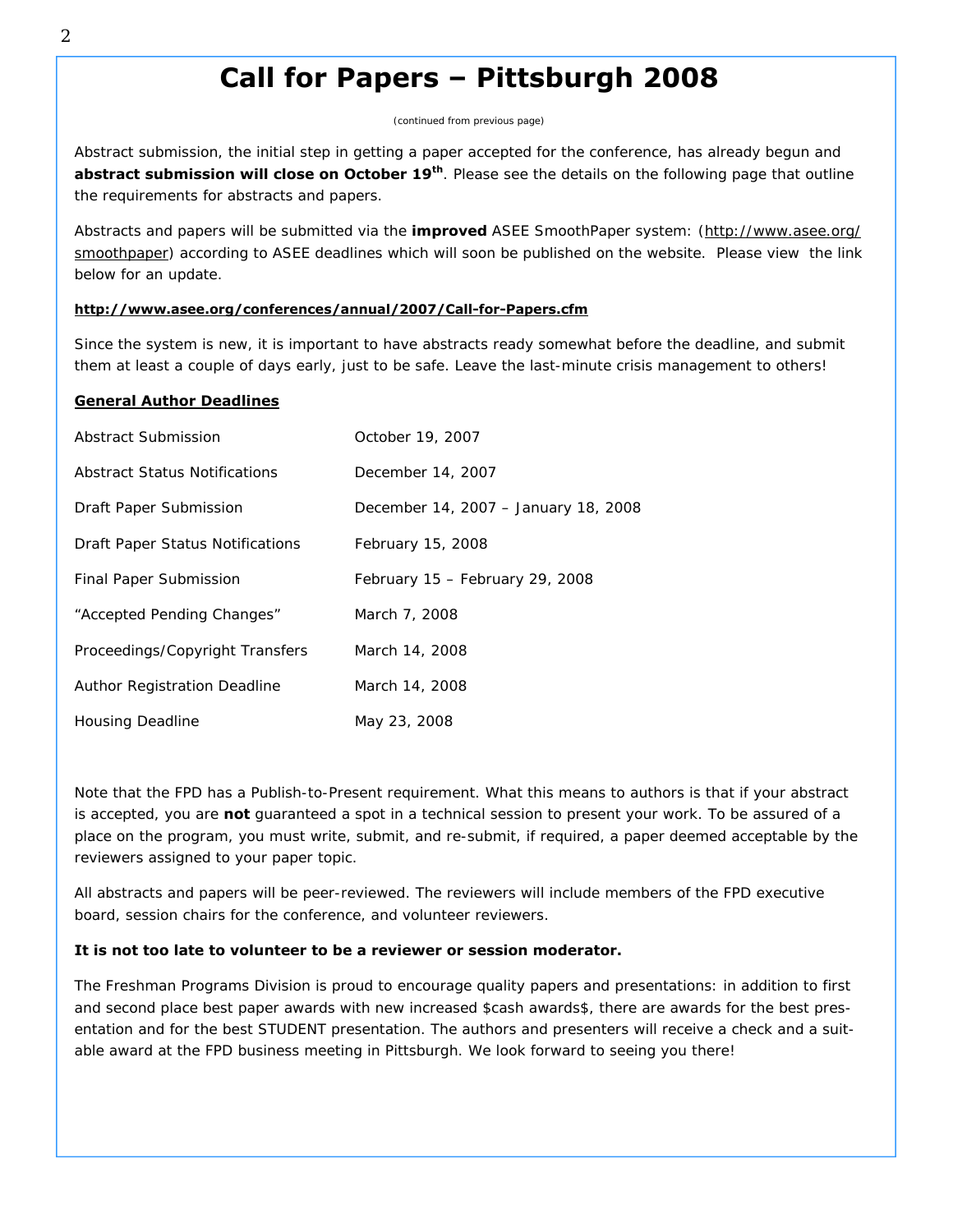#### **FRESHMAN PROGRAMS DIVISION 2008 CALL FOR PAPERS**

The Freshman Programs Division (FPD) seeks papers relating to educational activities associated with first-year engineering students, including freshman and transfer students. Topics under consideration include those below, and papers on other pertinent topics are very welcome.

#### **Topic Suggestions:**

- Innovative approaches to first-year engineering education,
- Insights into teaming, group work, and team/member assessment,
- Creative problem-solving courses and/or related teaching activities,
- Project-based and hands-on courses and/or related teaching activities,
- Instructional use of computers and computer software,
- Integrating engineering design into the freshman year,
- Integrated curricula for the freshman year,
- Advising, student services, and orientation programs,
- Retention strategies and programs,
- Pre-college programs and experiences,
- Linkages with 2-year and junior college institutions, and
- Linkages with K-12 education

Due to the competitiveness of publication in the Freshman Programs Division, the quality of abstracts submitted is of utmost importance. As the reviewers are required to evaluate numerous submissions in a short time frame, below are some guidelines and features authors may want to incorporate in order to help the reviewers gain a better understanding of the nature of the work submitted. As each author's potential for contribution to ASEE through the FPD is unique, all of the suggested criterions do not have to be met.

#### **Minimum Requirements:**

- Extended abstracts of up to one full page of text are customary (750-800 words).
- This is a blind submission and blind review. Do not include the names of institutions or authors anywhere in the abstract.

#### **Additional Guidelines and Suggestions:**

- As appropriate, include the pedagogical theory or approach being used;
- Indicate the form that your outcome(s) will take as appropriate;
- As applicable, methods of assessment should be made clear;

• A second page may be used to include a graph or image to clarify the nature of your work or to include limited references to indicate a basis for the work undertaken.

Peer review occurs for both abstracts and papers. Abstract acceptance does not guarantee acceptance of the paper. The Freshman Programs Division has a Publish-to-Present requirement and final papers must be written and accepted in order for the work to be presented at the 2008 ASEE Annual Conference in Pittsburgh. Submission of abstracts and final papers will be via the SmoothPaper® system and in accordance with ASEE published deadlines.

#### **For more information, contact:**

Sandra A. Wood, MSE Phone: (205) 348-3234 University of Alabama Fax: (205) 348-0591 College of Engineering email: swood@eng.ua.edu Box 870200 Tuscaloosa, Alabama 35487-0200

3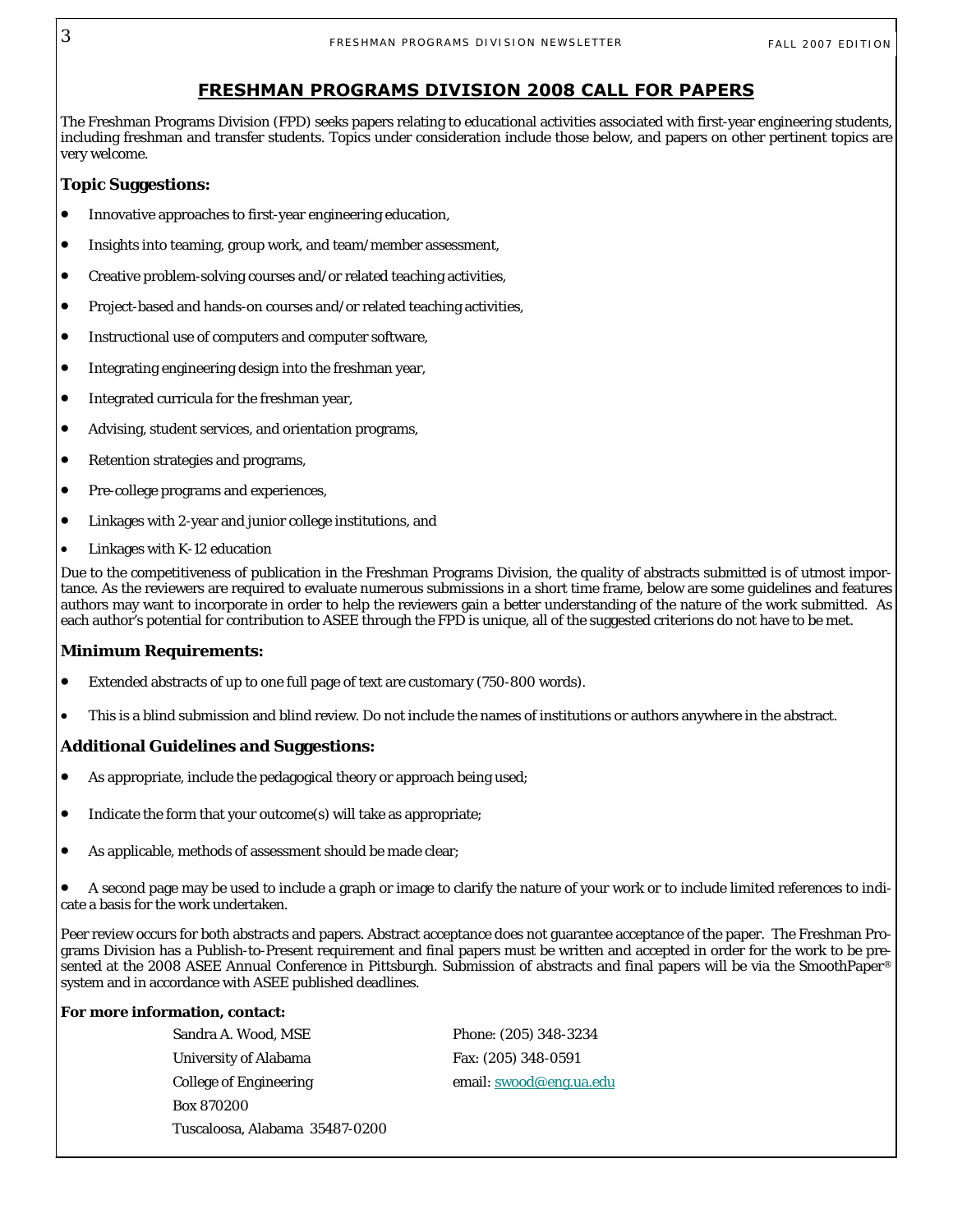#### **Message from the Chair (continued from page 1)**

the FPD business meeting at the next ASEE annual conference in June 2008.

There were 11 scheduled FPD sessions at the Honolulu 2007 conference in addition to a Board of Directors Meeting as well as the FPD General Business Meeting. All sessions were very well attended including the very last session at 4:30-6:00PM on Wednesday, June 27, 2007. This last session had 27 attendees!

In my assessment, the 2007 conference was very successful. This is the result of many helping hands in the form of reviewers, moderators, newsletter editors, FPD members, as well as the many authors that prepared high quality papers. Awards were given for the best paper and the two papers that were tied for second place. Awards were also given for the best presentation and the best student presentation. Please see the details about this elsewhere in this newsletter.

FPD was co-sponsor of a very successful First Year Engineering Workshop at Notre Dame in July 2006. A second annual First Year Engineering Workshop at Notre Dame is scheduled for July 29-31, 2007. FPD is again a co-sponsor. See Notre Dame's website for details http://www.nd.edu/~engineer/dialogueII/

Sandy Wood ( swood@coe.eng.ua.edu ) is the program chair for FPD for Pittsburgh 2008. Please feel free to volunteer to help with reviews of abstracts and papers. As before, FPD papers are peer reviewed. It is very rewarding to see new work in progress as a reviewer.

This coming year I look forward to work with the ASEE staff and leadership. I also look forward to hearing from you any ideas you might have about future directions for FPD. Let us all try to improve the quality of FPD sessions and papers. We all benefit from this!

Gunter Georgi Polytechnic University Freshman Programs Division Chair georgi@poly.edu



Attendees at FPD Session 2007



#### **FUTURE CONFERENCES:**

**FIE:** 2007 Frontiers in Education Conference Milwaukee, WI October 10 – 13, 2007

6<sup>th</sup> Annual ASEE Global Colloquium on Engineering Education:

*"Shaping the Future through Global Partnerships"* October 1-4, 2007

Hosted by Boğaziçi University Conrad Hilton, Istanbul, Turkey

Conference for Industry and Education Collaboration (CIEC):

*"Securing our Engineering Future"* February 13-15, 2008 New Orleans, LA

#### **Upcoming Annual ASEE Conferences!:**

2008 ASEE Annual Conference & Exposition June 22-25, 2008 - Pittsburgh, PA

2009 ASEE Annual Conference & Exposition June 14 - 17, 2009 - Austin, TX

2010 ASEE Annual Conference & Exposition June 20 - 23, 2010 - Louisville, KY

It is not too early to put Austin on your calendar ;-)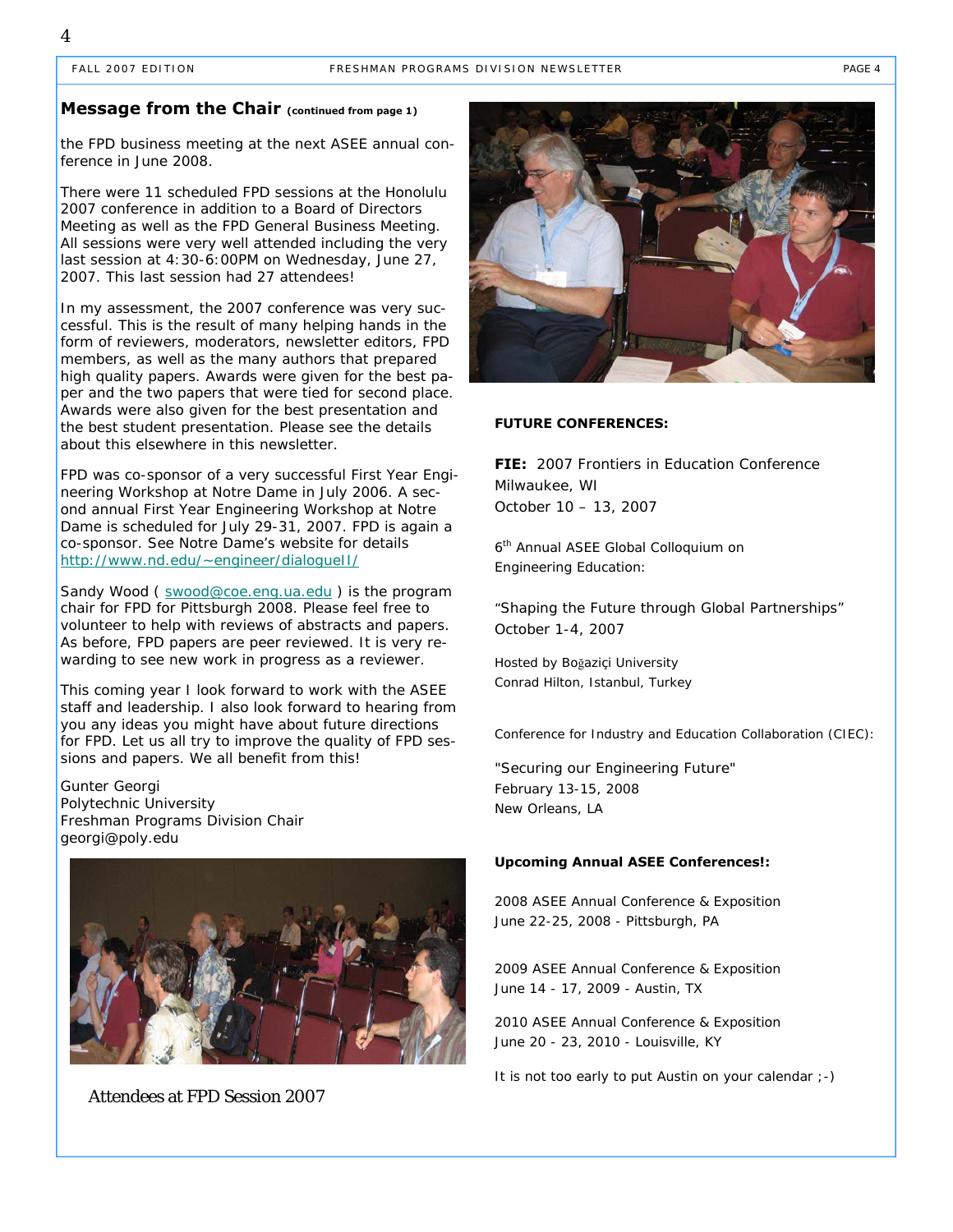FALL 2007 EDITION FRESHMAN PROGRAMS DIVISION NEWSLETTER FAGE 5



Members of the 2007-2008 Executive Committee are (left to right) Scott Moor (Secretary/Treasurer), Richard Freuler, Kris Craven (Program Chair, elect), Gunter Georgi (Chair), Beverly Jaeger, Chris Rowe, Sandy Wood (Program Chair), Jim Morgan (Past Chair).

#### **Meet the Board**

The Freshman Programs Division Bylaws provide for an Executive Committee to administer the affairs of the division and to formulate policy. This committee has eight members elected by the FPD membership for terms of four years each, with the terms staggered so that two members are elected each year. Elections are held each year at the Division Business Meeting during the Annual Conference. Officers for the division are selected by the Executive Committee from its eight members at the Annual Conference prior to the business meeting. The officers include the Chair, Program Chair, Program Chair-Elect, Secretary and Treasurer. In recent years the positions of Secretary and Treasurer have been combined into a single position. The Bylaws provide for a succession from Program Chair-Elect to Program Chair and then to Division Chair over a threeyear period. Following a term as Chair, the past chair remains on the Executive Committee for an additional year and becomes the ninth member of the committee unless his/her term on the committee has not yet expired.

We welcomed Scott Moor (IU Fort Wayne) to the FPD Executive Committee at the Division Meeting in Chicago. The entire 2006-2007 Executive Committee is pictured in the photo above which was taken following the Division Business Meeting. Contact information for each member of the executive committee is provided below. The number in parentheses indicates the year each member is scheduled to rotate off the board. Keep in mind that at the 2007 Annual Meeting in Hawaii :) we will be electing two persons to serve a four -year term on the board. If you are interested in being nominated please let the current past chair Jim Morgan know.

#### **Chair**

Gunter Georgi (2008) General Engineering Polytechnic University georgi@poly.edu

#### **Program Chair, Vice-Chair, Chair Elect**

Sandy Wood (2008) Freshman Engineering Program University of Alabama swood@coe.eng.ua.edu

#### **Program Chair, Elect**

Kristine Craven (2009) Basic Engineering Program Tennessee Technological University kcraven@tntech.edu

#### **Secretary/Treasurer**

Scott Moor (2010) Mechanical Engineering IU Purdue Fort Wayne moors@ipfw.edu

#### **Past Chair**

James Morgan (2006) Civil Engineering Texas A & M jim-morgan@tamu.edu

*(Continued on next page)*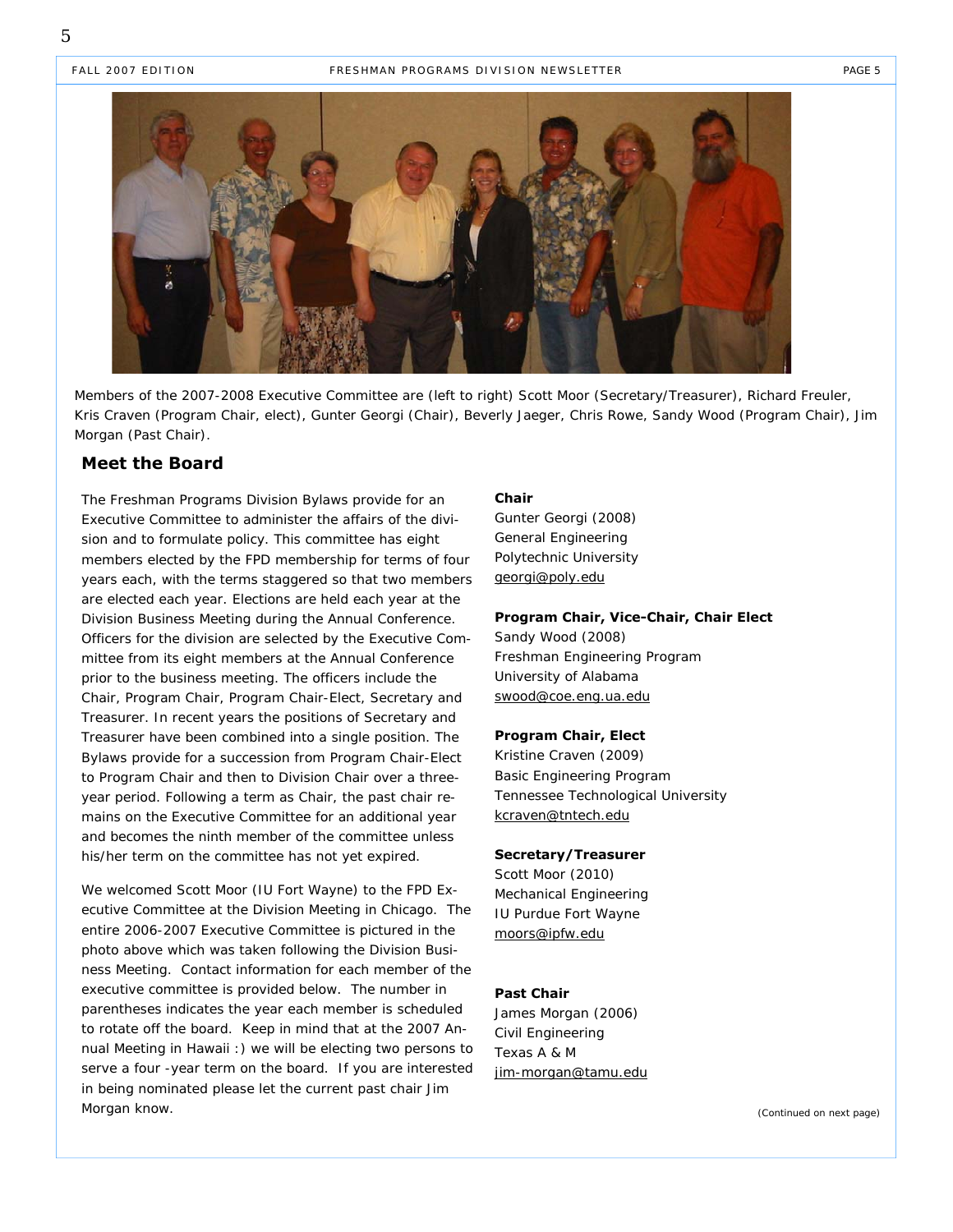#### FALL 2007 EDITION FRESHMAN PROGRAMS DIVISION NEWSLETTER FAGE 6

#### **Meet the Board (continued from previous page)**

#### **"Members at Large":**

Christopher Rowe (2009) Engineering Science Vanderbilt University chris.rowe@vanderbilt.edu

Richard Freuler (2011) First Year Engineering Program Ohio State Rick.Freuler@osu.edu

Beverly Jaeger (2011) Mechanical and Industrial Engineering, Northeastern University bkjaeger@coe.neu.edu

Bob Montgomery Engineering Education Purdue University rmont@purdue.edu



FPD Business Meeting 2007 Honolulu, HI

#### **American Society for Engineering Education - Freshman Programs Division**

#### **Minutes of the Division Business Meeting at the ASEE 2007 Annual Conference in Honolulu, HI**

#### **June 24, 2007**

1 Chair, Jim Morgan called the meeting to order. Jim gave a brief introduction and recognized the contributions of various division members. In attendance: Kris Craven, Chris Rowe, Sandy Wood, John Demel, Janet Meyer, Dario Cordes, Ken Brannan, Lorean Folan, Margot Vigeant, Judy Ann Vazyo, John Krupczak, Keith Mazachek, William Koffke, Liels Hotaling, Nancy Lamm, S. Scott Moor, Rick Freuler, Beverly Jaeger, Sue Freeman, Rich Whalen

2 Minutes of the 2006 Business Meeting were previously distributed to the membership via e-mail and can be seen in the Freshman Programs Division (FPD) newsletter. These minutes were **APPROVED**.

3 The Treasurer's report was distributed. Kris Craven stated that the Freshman Programs Division currently has \$790.00 in the operating account and \$9,060.79 in the BASS Account. We ended FY2005 with a balance of \$252.72 in the operating account and \$8,262.12 in the BASS account. Note that excess monies in the operating account are not carried over to the next fiscal year. The FY2007 operating account budget is \$790.00, which is the same as last year. It was agreed that food and beverage charges from the 2005 Annual Conference would no longer be contested. Outstanding expenses include best paper and best presentation awards and plaques for the 2007 award winners and best presentation awards and plaques for the 2006 award winners. The amounts of these awards are: best paper, first and second place - \$250 & \$100, best presentation by a professional member - \$150, best presentation by a student - \$100. The Treasurer's report was **APPROVED**.

4 Gunther Georgi, Program Chair for 2007, gave the Program Chair Report. There were 123 abstracts submitted, 63 abstracts were accepted (5 were moved to emerging technologies), and 43 final papers were accepted. FPD was given extra sessions to total 12, however one (Monday @ 7:30 a.m.) was cancelled due to fewer papers being submitted. He announced the best paper winners, and asked that the moderators of the sessions recognize the award before the presentation.

The 2007 Freshman Programs Division Best Paper Awards are:

First Place: "Tower of Straws: Reaching New Heights with Active Learning in Engineering Design for the First-Year Curriculum," John K Estell, Ohio Northern University, Beverly Jaeger, Northeastern University, Richard Whalen, (Continued on next page)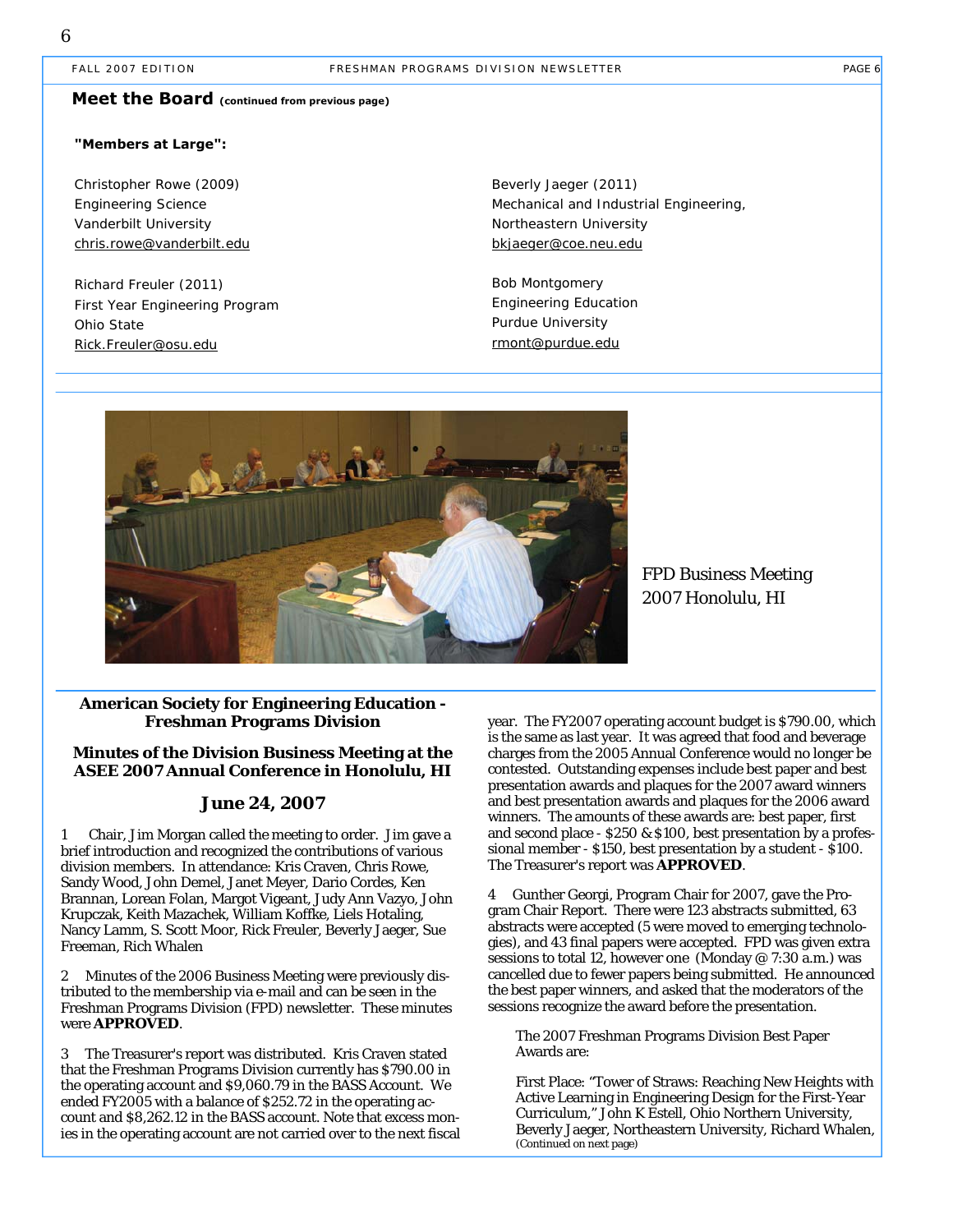#### **FPD 2006 Business Meeting Minutes** *(continued from previous page)*

 Northeastern University, Susan Freeman, Northeastern University, John-David Yoder, Ohio Northern University. The paper will be presented in Session 3153, "Teaching Methods & Technology."

Second Place: "Exploring the Relationships Among Performance on Engineering Tasks, Confidence, Gender, and First Year Persistence," Jennifer Light, University of Washington, Russell Korte, University of Minnesota, Ken Yasuhara, University of Washington, Deborah Kilgore, University of Washington. The paper will be presented in Session 1553, "Professional Issues for First-Year Courses."

AND: "Engineering 100: An Introduction to Engineering Systems at the US Air Force Academy," Lynnane George, U.S. Air Force Academy, Robert Brown, U.S. Air Force Academy. The paper will be presented in Session 1353, "Highlighting First-Year Programs."

Gunter also expressed concern with the blind review process. Most authors removed names and affiliations at the front of the paper, however there were a number of papers that referred to the institution or other programs that identified the author and/or affiliation at later points in the paper.

5 William Koffke reported on the By-Laws revisions. He indicated that the name of the division will become First-year Programs Division, thus not changing the acronym, when the By-laws are approved. He has taken the ASEE template and attempted to modify it to our current structure. Issues to be addressed include: the succession plan, officers, and standing committees. The document will include the succession of offices and indicate that persons will remain on the committee until they have completed their progression through the succession. Bill indicated that nominations for the Program Chair and Program Chair Elect positions do not need to be from the executive committee, these positions may be filled by any division member. He has included a nominating committee and an awards committee but included provisions for officers to fulfill these duties if no "committee" is formed.

#### 6 2008 Program Chair Report

Program Chair Sandy Wood announced that the 2008 Annual Conference will be held June 22 through June 25 in Pittsburgh. Her goal is 150 abstracts submitted, starting in August and due approximately the first week of October. She hopes to keep the eleven sessions FPD was allotted this year.

DISCUSSION: Why no food at this breakfast meeting? The cost is generally too high and many members' schools won't pay for the ticket. The Women in Engineering Division subsidizes their ticket price using their BASS savings. They generally charge \$15 and pay the rest required by the conference. Why not move meeting to lunch? There is too much conflict with other divisions' meetings. Leave as a breakfast meeting.

**ACTION**: Coordinate with Pittsburgh conference personnel to have breakfast food at the business meeting by charging members reasonable fee and subsidizing rest from the BASS savings account – **Sandy Wood**.

 There was some more discussion about the idea of a networking session. A time for such a session was discussed. It was decided to try for a Sunday session.

**ACTION**: Coordinate with Pittsburgh conference personnel to see about a possible networking session, maybe on Sunday – **Sandy Wood**.

7 Nominating Committee Report & Elections: At the Executive Committee meeting, Kris Craven was elected the Program Chair Elect and S. Scott Moor was elected the Secretary/ Treasurer. Sandy Wood is the Program Chair Elect for 2007. Candidates for Board Members included: Rick Freuler, Margot Vigeant, and Beverly Jaeger. Rick and Beverly were elected to serve four-year terms. The division still needs to elect a Webmaster and two new executive committee members.

8 Beverly Jaeger, Rich Whalen, and Sue Freeman reported as the Newsletter Editors. They indicated that the 2006 newsletter highlighted a story taken from the best paper from the 2006 National Conference. The editors would like to have a highlight piece this year, however, they won the best paper and do not feel it is appropriate for them to write a piece on their own paper. They are asking for suggestions for a story to highlight in this year's newsletter.

Old Business

None.

New Business

Should the division lower its dues? It seems that the division is losing members? - No we are holding steady at about 5% of ASEE members, this is a large division with average being about 3%. Comparing to the same time last year, we have the same amount of dues income.

• Is there a list of Freshman Programs and contacts? – Yes, Ken Brannan of the Citadel, has a database.

• John Krupczak of Hope College addressed the group about the Technical Literacy Committee.

There was a discussion in the Women in Engineering Division business meeting about the practice of accepting abstracts. They have decided to accept abstracts only provisionally until the paper is submitted. Should this division follow suit? In the past, the division has sent papers to poster sessions instead of rejecting them outright. Should posters be held to the same standard as the papers? If the work is not good enough to be published as a paper, is it good enough to be presented as a poster? Should we compromise – reject the ones that are not good enough and provisionally accept questionable ones only to be accepted after seeing the paper? What about putting a more strict definition on the requirements of the abstract and reject those that don't meet the new standards? The suggestion is to require a 1500-word limit; this should include references and figures. Also, with the Call for Papers and in the Newsletter, specify that the quality is important due to the competitiveness of the division. The Chair can also distribute this information to the division membership via the list-serve.

**ACTION**: TBD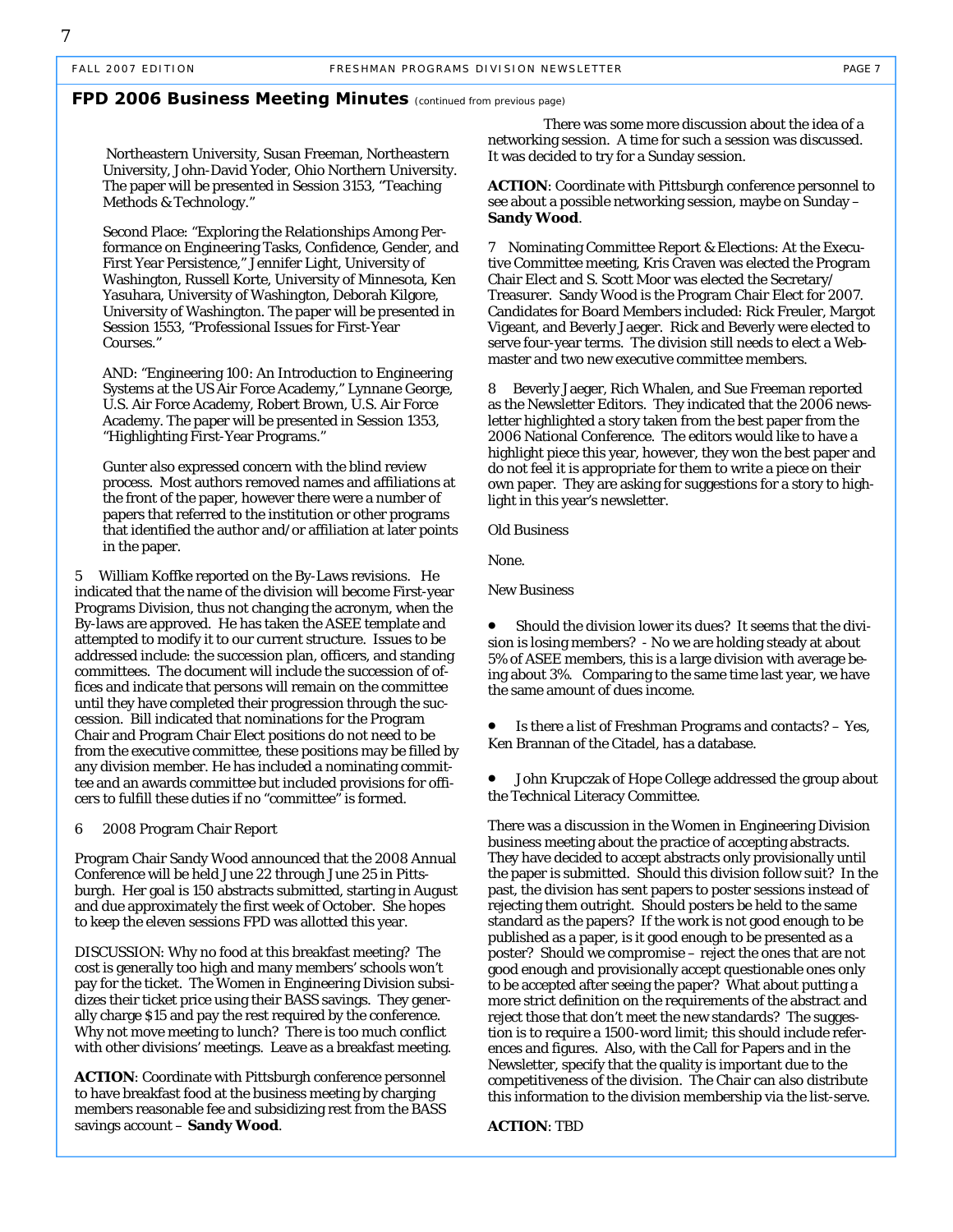#### **Notes from the Webmaster: Help Wanted**

The FPD web site is up and running but is looking for a new webmaster. Below is an interview conducted by the FPD Newsletter with Chris Rowe who is retiring after many years of service. Any potential candidate should contact the Division chair whose contact information may be found in the Meet the Board section of the Newsletter.

FPD: Chris where do we access the web site?

*The website is currently located at www.vuse.vanderbilt.edu/ asee. We have had some major server change over so the graphics are fussy. The new person would have to take this off VU's hands since we do not allow 'change' access from off campus. The last I checked it was working fine, it just needs some updating.* 

FPD: What is involved in updating and uploading?

*The format for the site is whatever the new person wants it to be. There is no standard format. I just use ftp to upload files to the site index, but there are way more sophisticated programs out there.* 

FPD: What type of software, if any, is required to maintain the site?

*This is the same as the previous response. I used MS Publisher which I found to be really cumbersome. One could use Dreamweaver or any number of other web editors which are probably easier. MSP is just what I had easiest access to at the time.* 

FPD: Do you have any other information that would make it easy for a non-technical person to consider giving it a try?

*This is why I'm giving up the responsibility. The webmaster should be someone with more than basic knowledge of web design or someone interested and willing to learn about it. Overall it isn't that hard and with a bunch of undergraduates running around, it's easy to find someone to tutor the new person on the specifics. I found that I simply do not have the time to commit to it properly.* 

Christopher J. Rowe Senior Lecturer in Engineering Science Director of First Year Programs Vanderbilt University School of Engineering Featheringill Hall, Suite 104 2301 Vanderbilt Place Station B Box 351826 Nashville, TN 37235-1826 Office: 615.343.8061 FAX: 615.343.0670



*Below is one of a series of articles highlighting freshman engineering courses at different universities:* 

#### **Highlighting Freshman Programs: Ohio Northern University**

Tucked away amongst the rural farm fields of northwest Ohio is the town of Ada and Ohio Northern University (ONU). The institution was first established in 1871 as a school to train teachers and was initially known as Ohio Normal School. During the 1880's, programs in engineering were initiated and the first engineering degree was awarded in 1882. In 1903, the name of the institution was changed to Ohio Northern University and the T. J. Smull College of Engineering was established in 1905. Throughout its history, Ohio Northern University has maintained its position as a selective, comprehensive private institution that uniquely blends a student centered, liberal arts education with professional programs including engineering, business, pharmacy, law, and the physical sciences.

Currently, ONU's College of Engineering offers five undergraduate degree programs in civil engineering, computer engineering, computer science, electrical engineering, and mechanical engineering. The college and its 22 faculty members are organized into three departments including the

Civil Engineering Department, the Electrical & Computer Engineering and Computer Science (ECCS) Department, and the Mechanical Engineering Department. The College of Engineering enrolls approximately 450 students with Mechanical Engineering being the largest program within the college and one of the largest programs on the ONU campus. Approximately 30% of the students participate in the voluntary

cooperative engineering education program. As a principally undergraduate institution, the university is clearly focused on providing our students with quality educational experiences that are guided by ONU's motto: "large enough to challenge, small enough to care."

Ohio Northern has a common core of courses for its freshman engineering students in order to provide a solid educational foundation and to allow for the flexibility of changing engineering majors without penalty. The core consists of three quarters of calculus, two quarter of physics, one quarter of writing, an orientation course, and three quarters of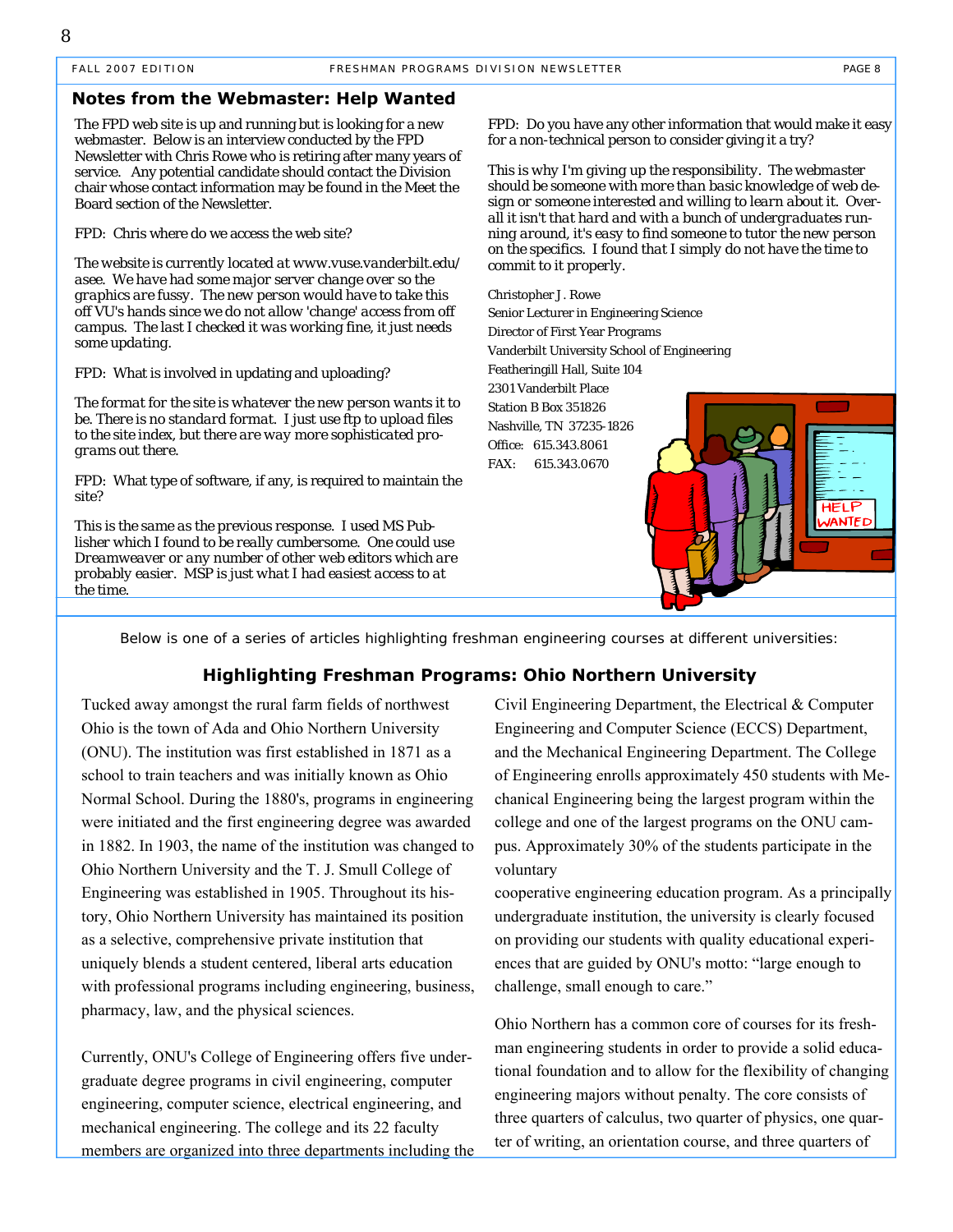#### **Engineering at ONU** (continued from previous page)

freshman engineering. Approximately 140 students are enrolled each year in the freshman engineering courses, where traditionally five sections are offered each quarter. Two books are used across the sequence: "Introduction to Engineering Design and Problem Solving" by Eide, Jenison, Mashaw and Northup (McGraw Hill, 2002), and "A Guide to Writing as an Engineer" by Beer and McMurray (Wiley, 2005).

A team of engineering faculty drawn from all departments are engaged in a multi-year, ongoing process for improving the freshman engineering curriculum, utilizing the operational philosophy of actively engaging students in teambased learning activities that expose them to engineering and call upon skills learned throughout the engineering core curriculum. The College has in place a continuousimprovement process which relates to all the courses, including the freshman year; the assessment data obtained through this process has been used to further guide our curricular improvement efforts. Given the noticeably positive effects of the use of hands-on design and analysis projects, in 2007-08 the freshman engineering courses will be organized as a series of project-based learning modules, ranging in length from two-week 'mini' projects to a culminating 10-week 'capstone' project. The learning modules are designed to increase in complexity and depth throughout the year. In addition, the learning modules are specifically chosen to provide examples of analysis and design from each of the four engineering programs so that the freshmen can have exposure to each major. Examples of projects around which the learning modules are organized include building a tower of straws, analysis of a traffic intersection, developing a garbanzo bean launcher, regulating production equipment through use of an astable multivibrator circuit, designing alternative energy devices, and development of a bridge truss. Combined with the use of the learning modules are 'One Minute Engineer' (OME) presentations. OME presentations, which have been reported on at previous ASEE Conferences (papers 2006-911 and 2007-1599) consist of having a few students individually provide a short (nominally one minute) presentation on an engineeringrelated topic at the beginning of class each day, with each student presenting once during the term. Students select the



J.D Yoder presenting work done with Ohio Northern colleague John Estell and Northeastern University

engineering-related topics in advance on a first-come, firstserve basis in consultation with the instructor and are evaluated on the basis of their oral presentation skills. By successfully completing the modules and OME presentations, students demonstrate the ability to:

- Use a variety of software for engineering purposes (e.g. Excel, Word, AutoCAD, Matlab),
- Create a variety of technical documents (e.g. memos, proposals, reports),
- Complete the engineering design process with a variety of realistic criteria and constraints,
- Solve engineering analysis problems,
- Give both individual and group-based oral presentations,
- Work on multidisciplinary teams to complete a variety of tasks,
- Participate in projects showing the breadth of engineering majors at ONU, and
- Complete a 'capstone' design which includes prototyping, testing, and validation.

As a detailed example of a learning module, the Tower of Straws assignment presented by Estell, Jaeger, Whalen, Freeman, and Yoder at the 2007 ASEE Conference (paper 2007-686) has been incorporated into a two-week learning module for our first freshman engineering course. First, the *(Continued on next page*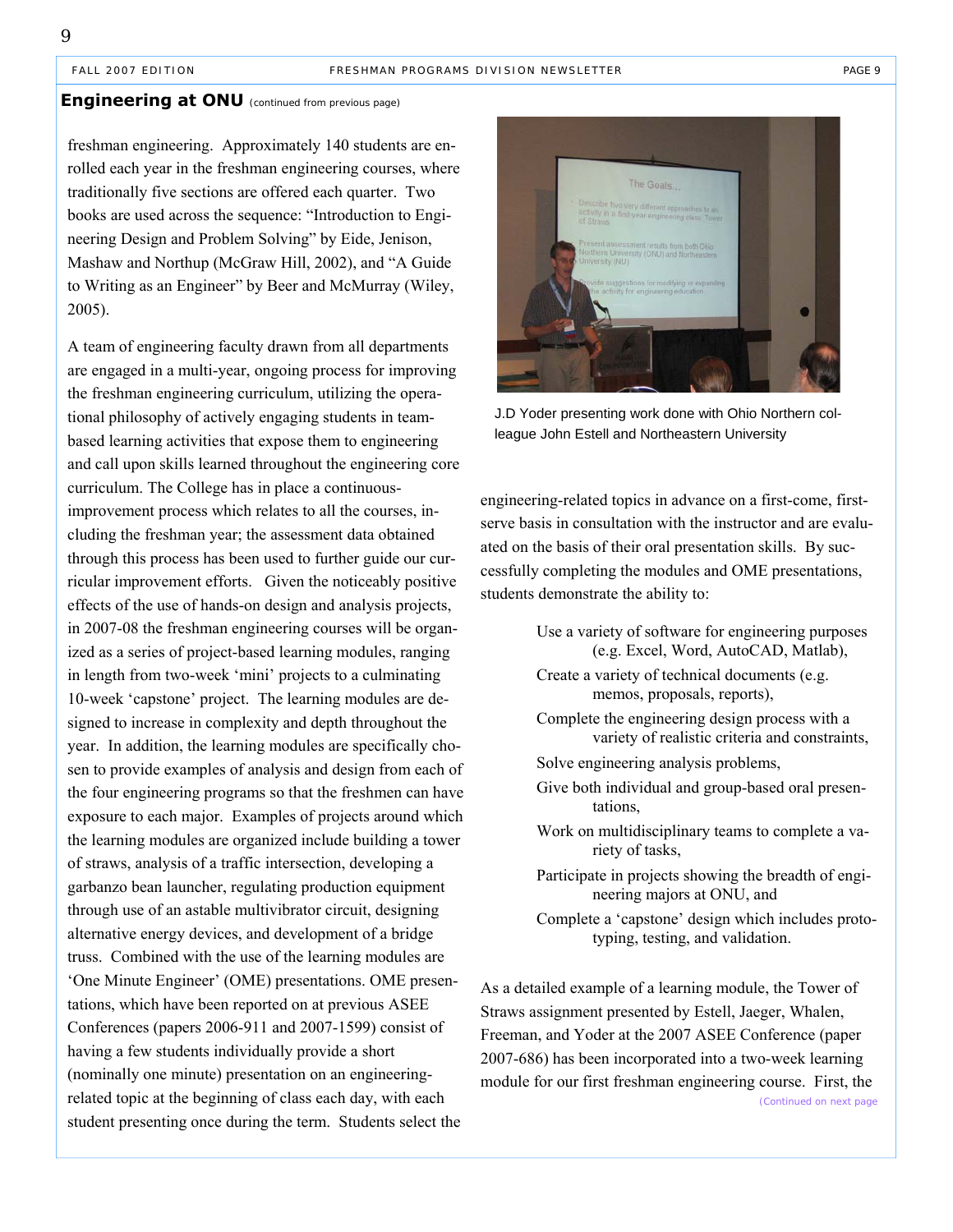#### (continued from previous page)

concept of evaluation criteria and the use of decision matrices are introduced. Students are then given the project assignment. While building a tower out of straws has been used for many years at all educational levels, this activity has been modified such that the entire engineering design process is experienced within a short period of time; details are provided in the aforementioned paper. The evaluation criteria for determining the "best" tower is collaboratively determined in class. The team members are charged to develop individual designs, and then evaluate all of their designs against the criteria to determine the team's best design. Lecture is used during this time to further examine the concepts of technical and realistic (as defined by ABET) constraints via the comparison of different designs of the same product, such as cars or flashlights. The final lecture period in the module is then used for the tower building competition where a testing protocol is utilized to determine which team has the best overall design. Finally, a written report detailing the design, results, and reflections of each team helps summarize for the students the learning experiences in the areas of engineering design and teamwork, and how they can be applied in the future.

In conclusion, it is important to note that our curricular developments were not performed in a vacuum. The ideas of using Tower of Straws and One Minute Engineer were obtained by attending presentations made in the Freshman Programs Division track at the 2006 ASEE Conference in Chicago by faculty from Northeastern University. Seeing new ideas inspired the adaptation and modification of these assignments for use at our institution. A collaborative effort was made by faculty members at Ohio Northern and Northeastern University to explore these new ideas and opportunities, evaluate the outcomes, and report on the results at the 2007 ASEE Conference in Honolulu. Simply put, ASEE works: it allows those interested in curricular improvements to make connections for collaborative efforts in the implementation and further development of the ideas presented at the conference. Additionally, it provides a means for the subsequent dissemination of innovative teaching methodologies developed as a result of the collaboration so that others, especially our students, may benefit from the results. We welcome and encourage other schools to collaborate with ONU in the pursuit of educational excellence in our respective engineering programs.

#### Some pictures ASEE Conference 2007



#### Hawaii:





USS Arizona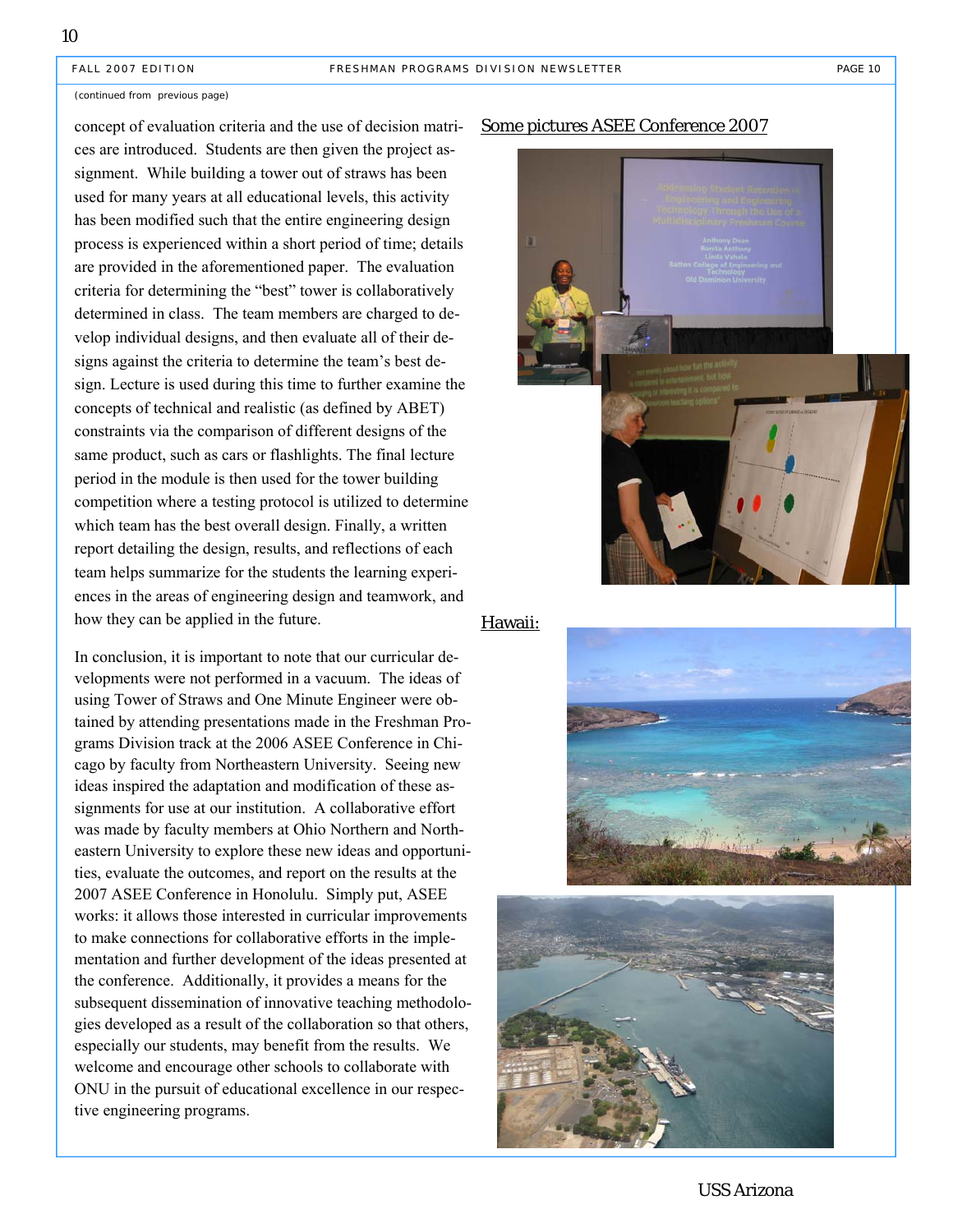# **ASEE 2007 FPD Program Chair Reflections**

For the 2007 FPD program 123 blind abstracts were submitted. The 62 accepted abstracts resulted in blind draft papers of which 43 were accepted for the final program. These 43 final papers (no longer blind) were presented in 11 FPD sessions in Honolulu. According to my observations, the average attendance was 33; the low was 13 (Tuesday 6:30- 8:00PM) and the high was 60 (Tuesday 2:15- 4:00PM). The last session of the conference (Wednesday 4:30-6:00PM) had 27 attendees.

Gunter Georgi

Polytechnic University

2007 Freshman Programs Division Chair

georgi@poly.edu

# **ASEE 2007 FPD Best Papers**

Reviewers and FPD Board members voted for the best papers. The winners are:

### **First Place (Session FPD9)**

AC 2007-686: TOWER OF STRAWS: REACHING NEW HEIGHTS WITH ACTIVE LEARNING IN EN-GINEERING DESIGN FOR THE FIRST-YEAR CURRICULUM

John K. Estell, Ohio Northern University Beverly Jaeger, Northeastern University Richard Whalen, Northeastern University Susan Freeman, Northeastern University John-David Yoder, Ohio Northern University



Gunter Georgi awarding the Best Paper to Rich Whalen,<br>Beverly Jaeger and Sue Freeman from Northeastern Uni- Ken Yasuhara, University of Washington versity (John Estell and J.D. Yoder not present).

# **ASEE 2007 FPD Best Papers (cont.)**

### **Second Place Tie (Session FPD3)**

AC 2007-1515: EXPLORING THE RELATIONSHIPS AMONG PERFORMANCE ON ENGINEERING TASKS, CONFIDENCE, GENDER AND FIRST YEAR **PERSISTENCE** 

Jennifer Light, University of Washington

Russell Korte, University Of Minnesota

Ken Yasuhara, University of Washington

Deborah Kilgore, University of Washington

## **Second Place Tie (Session FPD2)**

AC 2007-2988: ENGINEERING 100: AN INTRO-DUCTION TO ENGINEERING SYSTEMS AT THE US AIR FORCE ACADEMY

Lynnane George, U.S. Air Force Academy

Robert Brown, U.S. Air Force Academy

# **ASEE 2007 FPD Best**

\_\_\_\_\_\_\_\_\_\_\_\_\_\_\_\_\_\_\_\_\_\_\_\_\_\_\_\_\_\_\_\_\_\_\_

# **Presentations**

### **First Place (Session FPD5)**

AC 2007-1236: DO THEY LIKE WHAT THEY LEARN, DO THEY LEARN WHAT THEY LIKE – AND WHAT DO WE DO ABOUT IT?

Beverly Jaeger, Northeastern University

Susan Freeman, Northeastern University

Richard Whalen, Northeastern University

### **Best Student Presentation (Session FPD4)**

AC2007-658: FRESHMAN PROJECT: AUTONO-MOUS UNDERWATER VEHICLE (AUV)

David Ye, Polytechnic University

Andrey Ivannikov, Polytechnic University

**Best Graduate Student Presentation(FPD6)**

AC 2007-2066: VIEWPOINTS FROM THE DOOR-STEP: WHAT'S TURNING STUDENTS AWAY FROM COMPUTER SCIENCE AND ENGINEERING?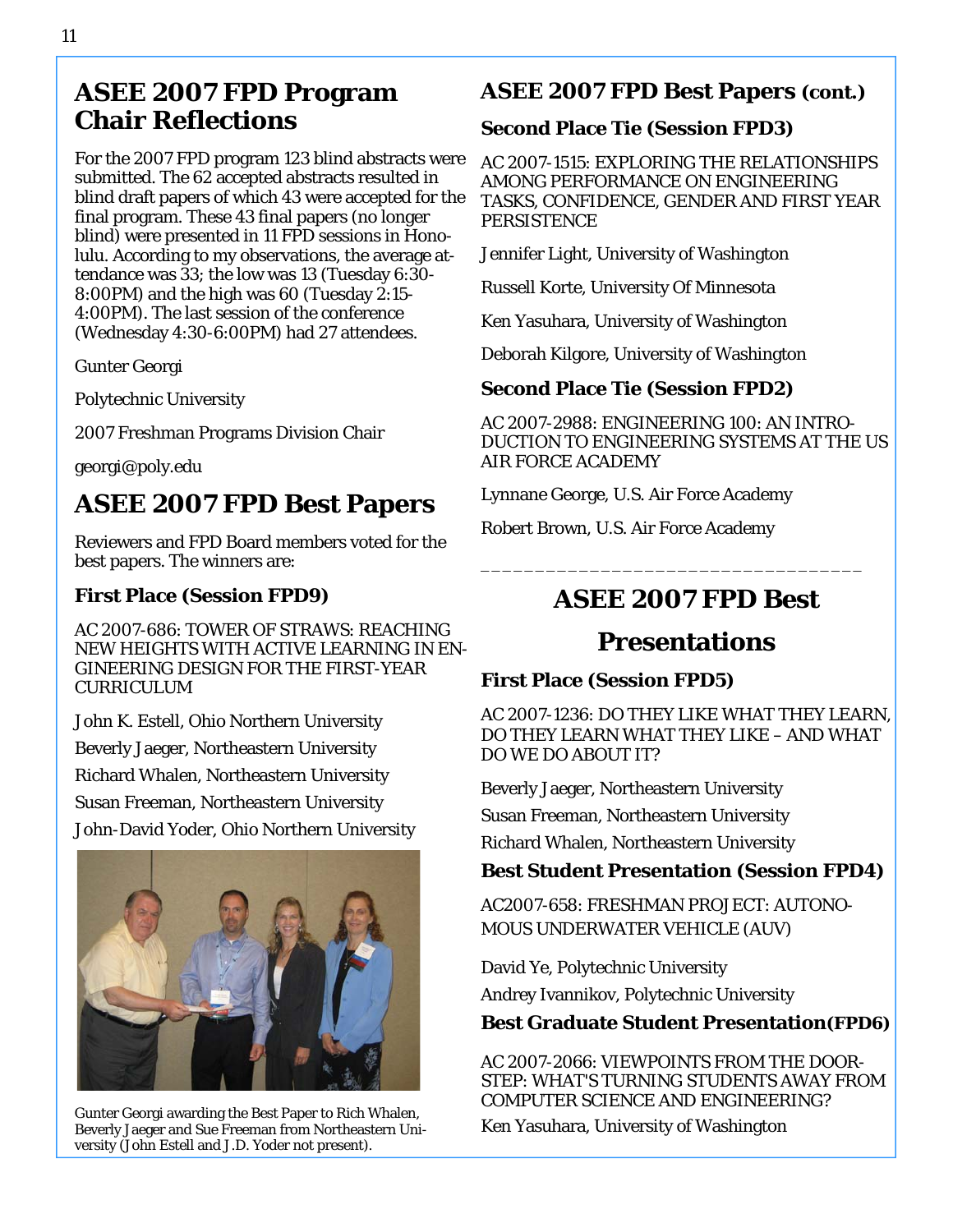# **Is There Anything Else Out There Besides FPD?**

# **Other Opportunities for Cooperative Involvement - Technological Literacy in relation to Engineering Education: An Interview with John Krupczak**

**John Krupczak is a Professor in the Department of Engineering at Hope College in Holland Michigan.** At Hope College he has taught a technological literacy course called "Science and Technology of Everyday Life" to more than 1000 students since 1995. John has organized -with David Ollis of North Carolina State University- several workshops on technological literacy. He is the founding chair of the ASEE Technological Literacy Constituent Committee

#### **John, thank you for spending some time with us in the First-year Programs Division. Could you explain the term Technological Literacy?**

*From the perspective of engineering education, and as defined by the National Academy of Engineering, technological literacy is the broad and practical understanding of all types of technology. Technological literacy is not just knowing how to use computers and software applications. While technology is the product of the engineering professions, it includes not only technological devices themselves but the knowledge, processes, and organizations that create the devices. Like literacy in other areas such as reading, mathematics, or history, the goal of technological literacy is to allow people to participate thoughtfully in the world around them. Technological literacy might be called engineering for everyone.* 

#### **What is the Technological Literacy Constitutive Committee? What are the Committee's objectives?**

*ASEE formed the Technological Literacy Constitutive Committee (TLCC) two years ago to acknowledge the leading role –and to some degree responsibility– that engineering educators should take in helping all Americans to know more about technology. The concept of technological literacy breaks new ground for ASEE as it concerns the understanding of technology by all students not just future engineers. In the past, individual ASEE members had been working on technological literacy but they were scattered among many different divisions, often working in isolation. By forming the TLCC, the ASEE provided a focus for technological literacy research and education.* 

*The goal of the Committee is to reach full division status in ASEE. The Committee hopes to:* 

- Create a sustained educational community engaged in technological literacy.
- Provide the focus for the development of technological literacy curriculum materials.
- Provide a forum for presentation and dissemination of technological literacy ideas and methods.
- Increase awareness and participation of ASEE members in technological literacy initiatives.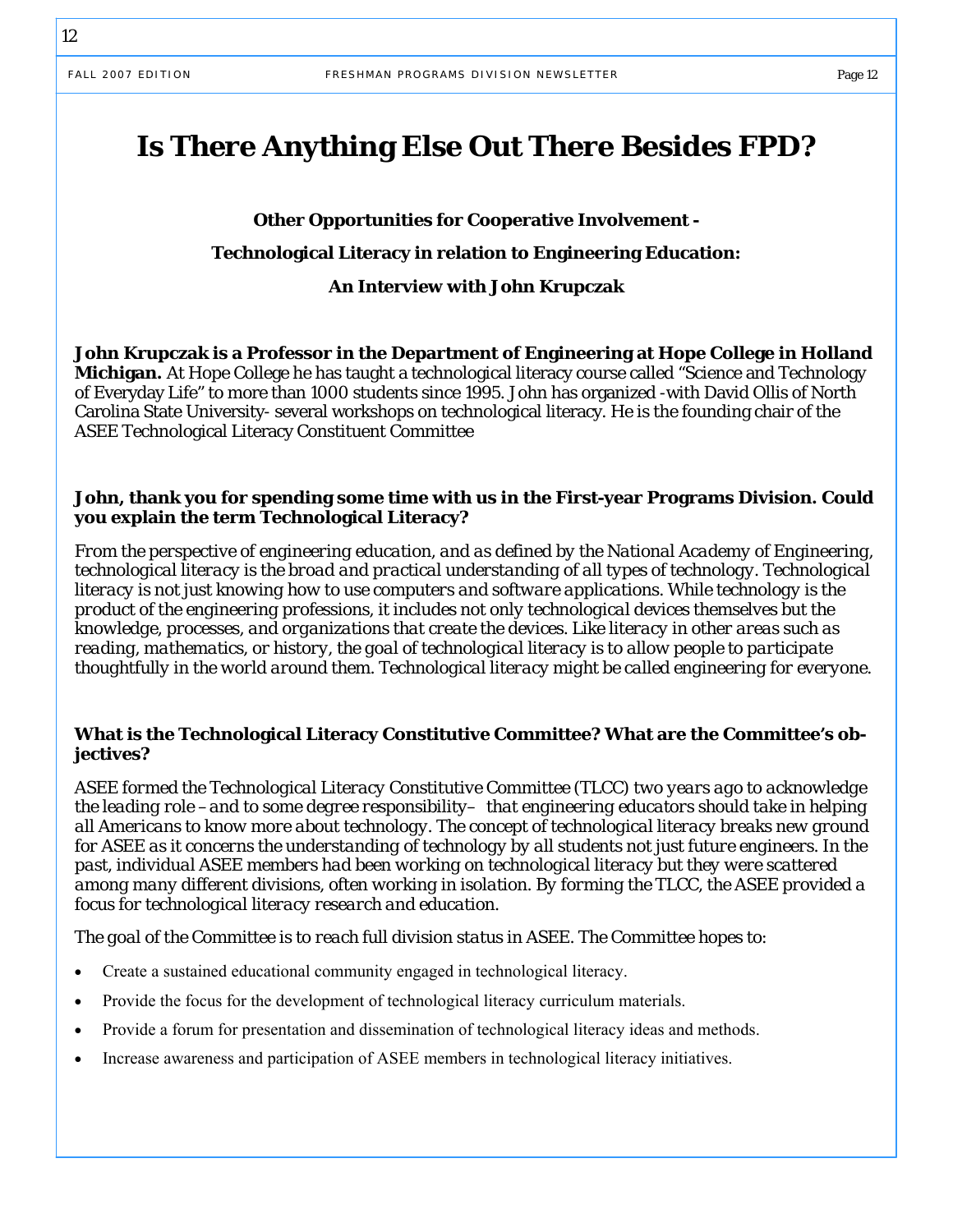#### **Is There Anything Else Out There Besides FPD?** *(continued from previous page)*

#### **Where would someone learn more about technological literacy?**

*The National Academy of Engineering has led the effort to promote technological literacy and has advocated that all Americans can benefit from a better understanding of technology. Two good starting points are Technically Speaking and Tech Tally. Both can be read online at the National Academy Press and are listed below* 

Technically Speaking: Why all Americans Need to Know More about Technology, G. Pearson & A. T. Young, editors. National Academies Press, (2002). http://www.nap.edu/books/0309082625/html/

Tech Tally: Approaches to Assessing Technological Literacy, E. Garmire & G. Pearson, editors. National Academies Press, (2006). http://www.nap.edu/catalog/11691.html

The NAE also has a *Technically Speaking* website: http://www.nae.edu/nae/techlithome.nsf

*Two workshops have been sponsored by the National Science Foundation to help identify the educational research issues and define models for technological literacy courses for undergraduates. It is likely that there will be more such seminars. Materials can be found at:* 

"The Technological Literacy of Undergraduates: Identifying the Research Issues," A Workshop Sponsored

by the National Science Foundation at the National Academy of Engineering, April 18-19, 2005. http:// faculty.hope.edu/krupczak/Technological\_Literacy\_Report.pdf

"Technological Literacy of Undergraduates: Developing Standard Models", A Workshop Sponsored by the National Science Foundation at the National Academy of Engineering, March 27-28, 2007.

http://www.nsf.gov/events/event\_summ.jsp?cntn\_id=108527&org=NSF

http://www.nsf.gov/attachments/108527/public/Tech\_Lit\_Workshop\_Background.pdf

#### **What can the TLCC offer FPD members?**

*We see a natural overlap of interests between the goals of the Technological Literacy Constitutive Committee and the First-year Programs Division. Those working in technological literacy have endeavored to define what everyone needs to know and be able to do in regard to technology. In the process, curriculum materials and teaching methods have been created that are accessible and interesting to undergraduates of all disciplines. Certainly some of this work would be particularly appropriate for first-year engineering courses. At the same time, some materials and pedagogy for first-year engineering students could find a wider audience in technological literacy courses.* 

*The TLCC looks forward to developing conversations and collaborations with the First-year Programs Division.*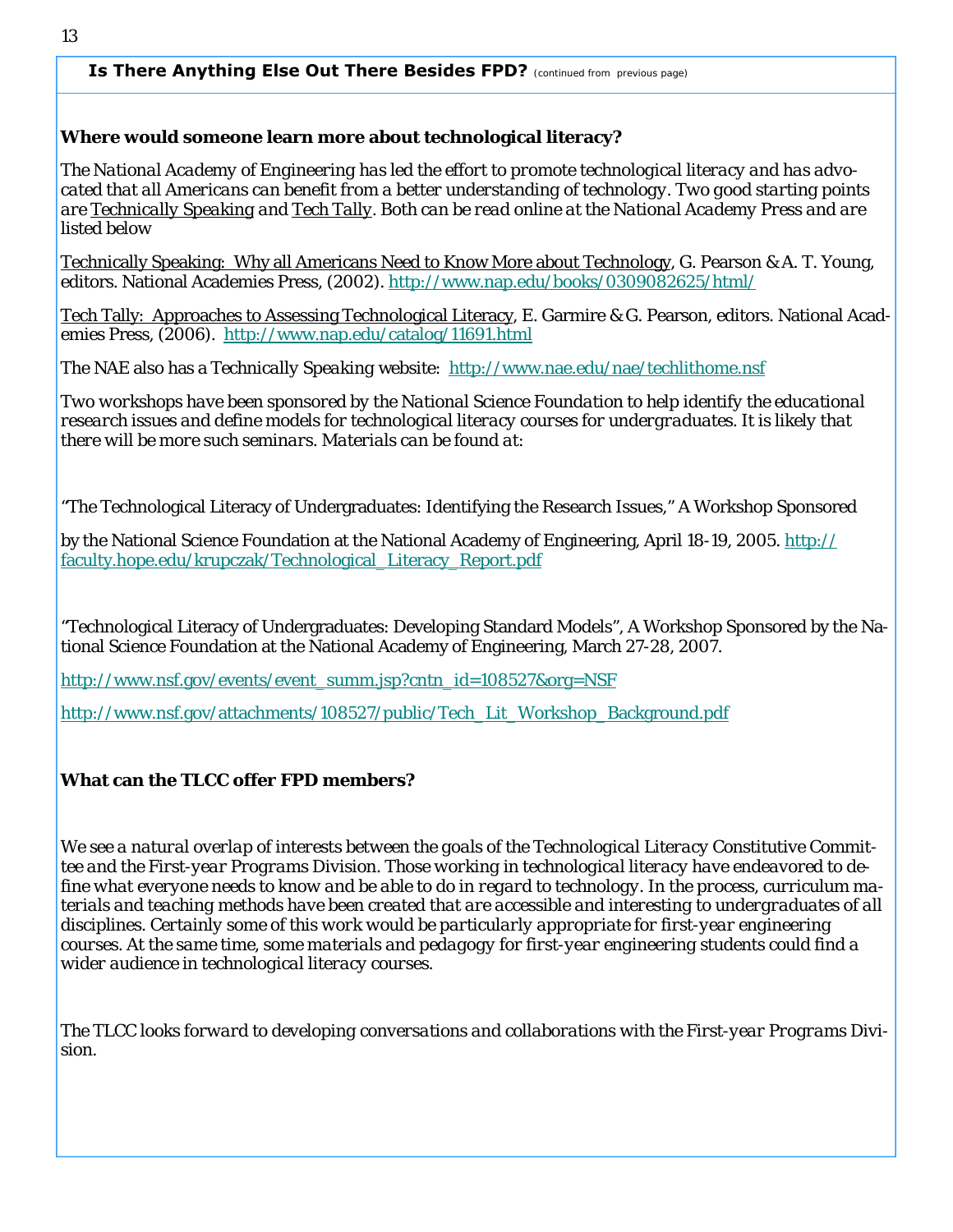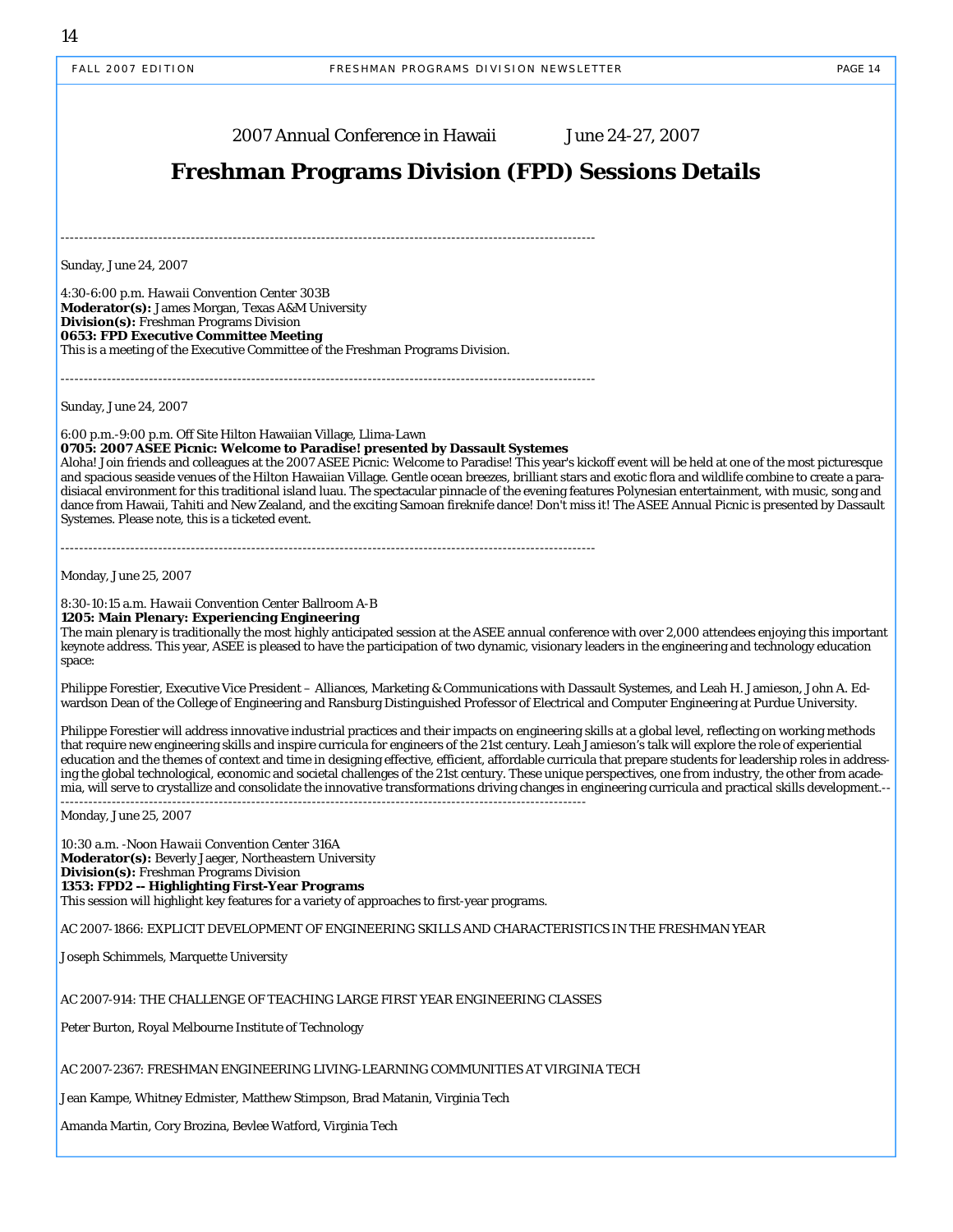Monday 10:30 AM continued...

#### AC 2007-2988: ENGINEERING 100: AN INTRODUCTION TO ENGINEERING SYSTEMS AT THE US AIR FORCE ACADEMY

Lynnane George, Robert Brown, U.S. Air Force Academy

Monday, June 25, 2007

2:15-4:00 p.m. *Hawaii Convention Center* 316B **Moderator(s):** Richard Whalen, Northeastern University **Division(s):** Freshman Programs Division **1553: FPD3 -- Professional Issues for First-Year Courses** This session will cover professional engineering education and professional skill development: teaming, communication and ethics.

AC 2007-566: ENGAGING FIRST-YEAR STUDENTS IN ETHICAL ISSUES VIA STAR TREK

-------------------------------------------------------------------------------------------------------------------

Andrew Lau, Pennsylvania State University

AC 2007-1515: EXPLORING THE RELATIONSHIPS AMONG PERFORMANCE ON ENGINEERING TASKS, CONFIDENCE, GENDER AND FIRST YEAR PERSISTENCE

Jennifer Light, University of Washington

Russell Korte, University Of Minnesota

Ken Yasuhara, University of Washington

Deborah Kilgore, University of Washington

AC 2007-1744: ARE FRESHMAN ENGINEERING STUDENTS ABLE TO THINK AND WRITE CRITICALLY?

Karen High, Oklahoma State University

Rebecca Damron, Oklahoma State University

AC 2007-1956: IMPROVED RETENTION THROUGH INNOVATIVE ACADEMIC AND NON-ACADEMIC PROGRAMS

James Mathias, Lalit Gupta, John Nicklow, Jale Tezcan, Southern Illinois University-Carbondale

Ronald Caffey, Bruce Chrisman, Chris Pearson, Kathy Pericak-Spector, Rhonda Kowalchuk, Southern Illinois University-Carbondale

Ernest Lewis, Southern Illinois University-Carbondale, Hasan Sevim, Southern Illinois University-Edwardsville

-------------------------------------------------------------------------------------------------------------------

Monday, June 25, 2007

4:30-6:00 p.m. *Hawaii Convention Center* Exhibit Hall - Emerging Trends

**1693 Emerging Trends in Engineering Education Poster Session**

-------------------------------------------------------------------------------------------------------------------

Tuesday, June 26, 2007

7:00-8:15 a.m. *Hawaii Convention Center* 304A **Moderator(s):** James Morgan, Texas A&M University **Division(s):** Freshman Programs Division **2153: FPD Business Meeting** Bring your own breakfast and join us for the Freshman Programs Division business meeting.

-------------------------------------------------------------------------------------------------------------------

Tuesday, June 26, 2007

8:30-10:15 a.m. *Hawaii Convention Center* 316A **Moderator(s):** Nancy Lamm, Indiana University-Purdue University-Indianapolis **Division(s):** Freshman Programs Division **2253: FPD4 -- Hands-on & Real-World Studies**  These papers will discuss the impact of case studies, projects and design competitions on first-year programs.

AC 2007-123: INCORPORATING GLOBAL ISSUES INTO FRESHMAN ENGINEERING COURSE

Larry Bland, John Brown University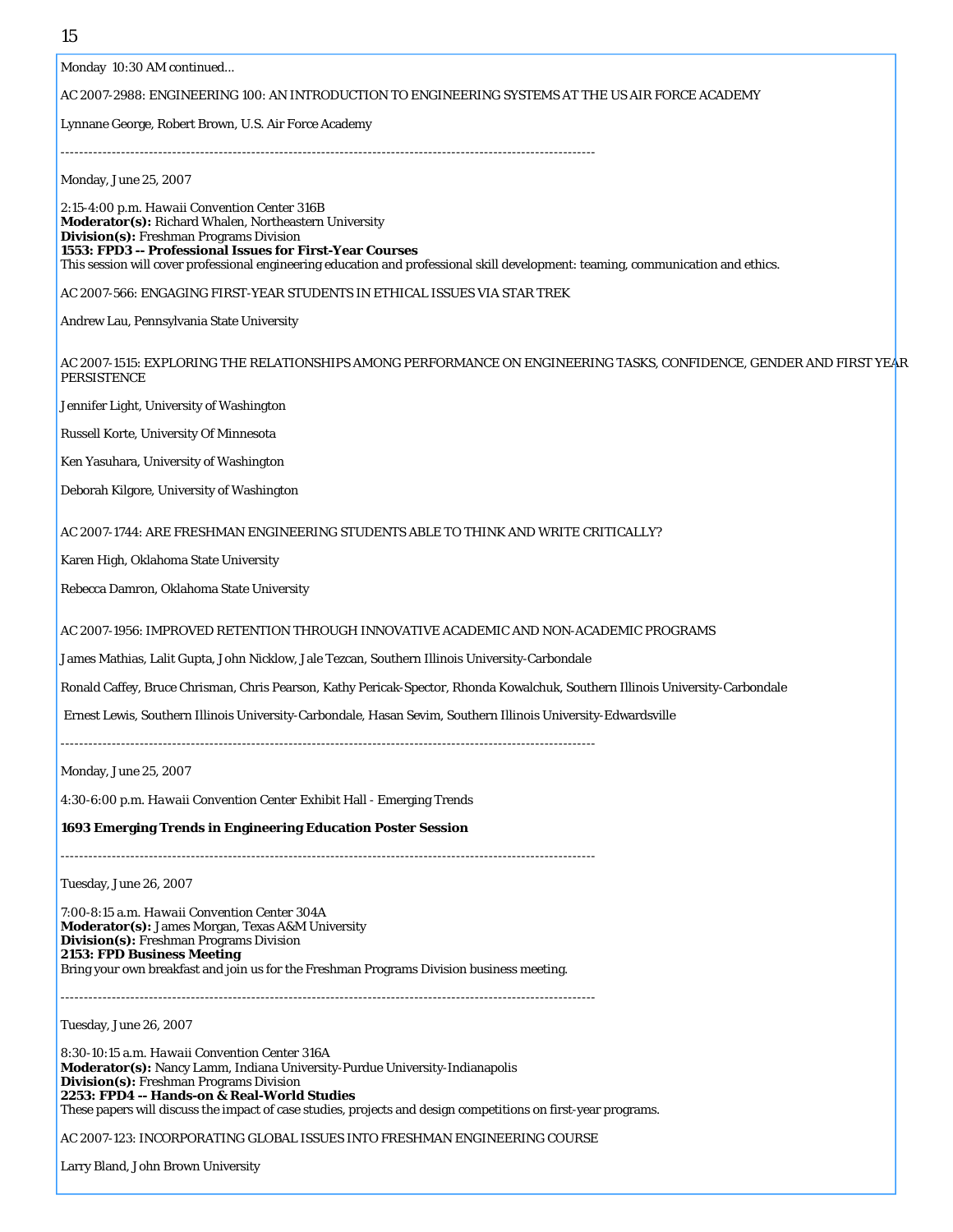| ıυ                                                                                                                                                                                                              |
|-----------------------------------------------------------------------------------------------------------------------------------------------------------------------------------------------------------------|
| Tuesday 8:30 AM continued:                                                                                                                                                                                      |
| AC 2007-658: FRESHMAN PROJECT: AUTONOMOUS UNDERWATER VEHICLE (AUV)                                                                                                                                              |
| David Ye, Ilya Brutman, Gunter Georgi, Lorcan Folan, Polytechnic University                                                                                                                                     |
| AC 2007-1531: PREPARING FRESHMEN FOR FUTURE ENERGY ISSUES                                                                                                                                                       |
| Jonathan Rice, Taryn Bayles, Greg Russ, Julia Ross, University of Maryland-Baltimore County                                                                                                                     |
|                                                                                                                                                                                                                 |
| AC 2007-1748: HANDS-ON INTRODUCTION TO CHEMICAL AND BIOLOGICAL ENGINEERING                                                                                                                                      |
| Joseph Menicucci, James Duffy, Betsy Palmer, Montana State University                                                                                                                                           |
|                                                                                                                                                                                                                 |
| Tuesday, June 26, 2007                                                                                                                                                                                          |
| 12:30-2:00 p.m. Hawaii Convention Center 316B<br>Moderator(s): John Gardner, Boise State University                                                                                                             |
| <b>Division(s):</b> Freshman Programs Division<br>2453: FPD5 -- Placement & Early Success                                                                                                                       |
| This session will focus on placement of entering students and on strategies for success in early courses.                                                                                                       |
| AC 2007-1236: DO THEY LIKE WHAT THEY LEARN, DO THEY LEARN WHAT THEY LIKE - AND WHAT DO WE DO ABOUT IT?                                                                                                          |
| Beverly Jaeger, Susan Freeman, Richard Whalen, Northeastern University                                                                                                                                          |
| AC 2007-1653: AN ONLINE REAL-TIME QUIZ SYSTEM FOR READINESS ASSESSMENT TESTING                                                                                                                                  |
| Joshua Peschel, Luciana Barroso, Anthony Cahill, James Morgan, Texas A&M University                                                                                                                             |
| AC 2007-2930: A SCHOLARSHIP RECRUITMENT AND SELECTION STRATEGY THAT SUCCESSFULLY ATTRACTS DIVERSE AND ACADEMI-<br><b>CALLY TALENTED FRESHMEN</b>                                                                |
| Chris Papadopoulos, Karen Brucks, Eric Key, University of Wisconsin-Milwaukee                                                                                                                                   |
| Ethan Munson, K Vairavan, University of Wisconsin-Milwaukee                                                                                                                                                     |
|                                                                                                                                                                                                                 |
| AC 2007-1460: A SUCCESSFUL ENGINEERING PEER MENTORING PROGRAM                                                                                                                                                   |
| Carol Gattis, Bryan Hill, Abraham Lachowsky, University of Arkansas                                                                                                                                             |
| Tuesday, June 26, 2007                                                                                                                                                                                          |
| 2:15-4:00 p.m. Hawaii Convention Center 316A                                                                                                                                                                    |
| Moderator(s): sandy wood, alabama<br><b>Division(s):</b> Freshman Programs Division                                                                                                                             |
| 2553: FPD6 -- Early Intervention & Retention Programs<br>This session will provide an overview of intervention & retention programs. Focus will be on programs targeted toward first- and second-year students. |
| AC 2007-793: ADVANCED PLACEMENT CREDIT: A DOUBLE-EDGED SWORD IN ENGINEERING EDUCATION                                                                                                                           |
| Catherine Pieronek, University of Notre Dame                                                                                                                                                                    |
| AC 2007-1266: AN INNOVATIVE METHOD TO REALISTICALLY TRACK ENGINEERING STUDENT RETENTION AND ACADEMIC PROGRESS                                                                                                   |
| Pat Pyke, John Gardner, Marcia Belcheir, Janet Hampikian, Boise State University                                                                                                                                |
| Amy Moll, Cheryl Schrader, Boise State University                                                                                                                                                               |
| AC 2007-2066: VIEWPOINTS FROM THE DOORSTEP: WHAT'S TURNING STUDENTS AWAY FROM COMPUTER SCIENCE AND ENGINEERING?                                                                                                 |
| Ken Yasuhara, University of Washington                                                                                                                                                                          |
|                                                                                                                                                                                                                 |
| AC 2007-2076: EXPANDING UNDERSTANDING OF FIRST-YEAR ENGINEERING STUDENT RETENTION AND TEAM EFFECTIVENESS<br>THROUGH SOCIAL STYLES ASSESSMENT                                                                    |
| Daniel Knight, Jacquelyn Sullivan, Beverly Louie, University of Colorado at Boulder                                                                                                                             |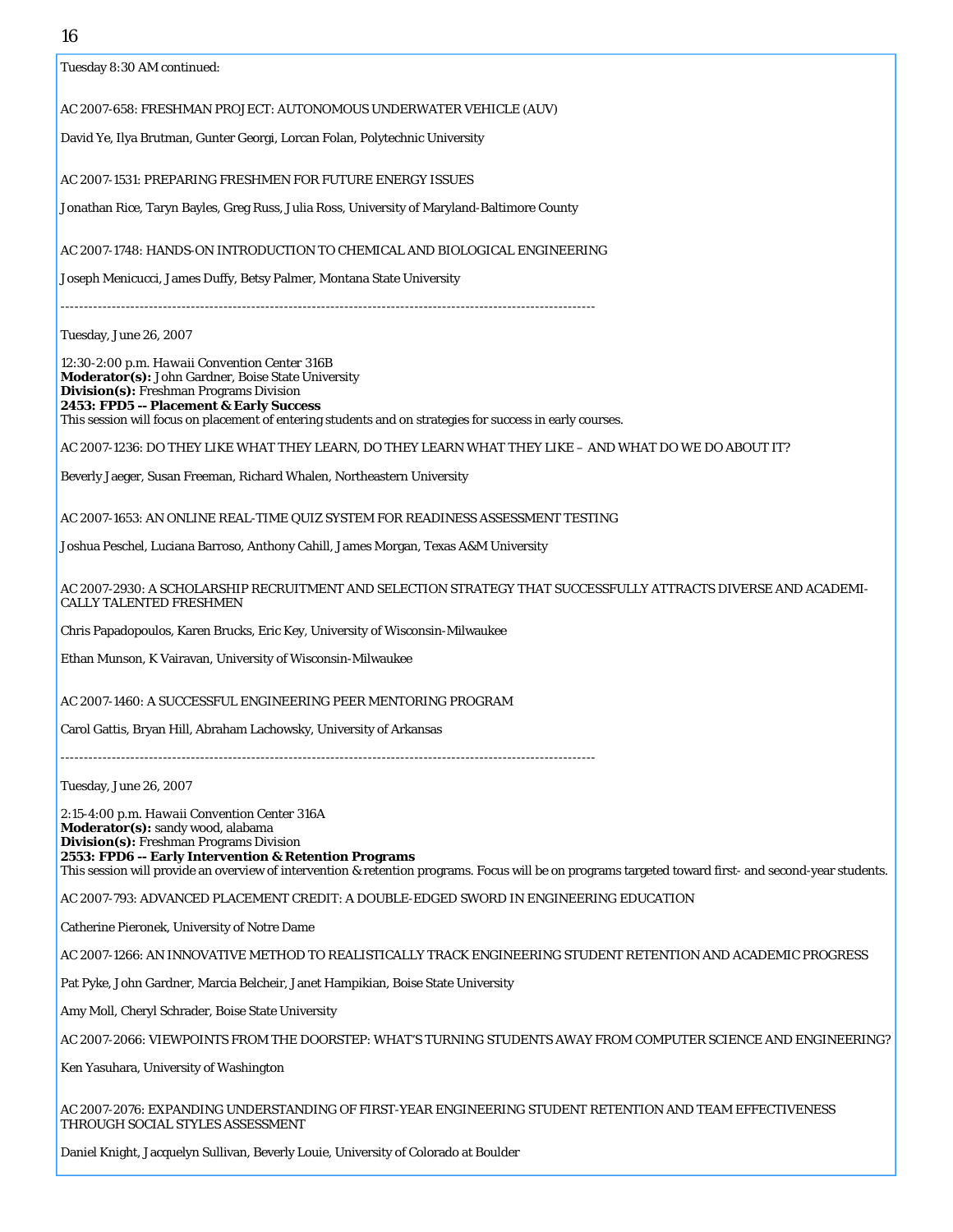Tuesday, June 26, 2007 4:30-6:00 p.m. *Hawaii Convention Center* 321B **Moderator(s):** Kristine Craven, Tennessee Technological University **Division(s):** Freshman Programs Division **2653: FPD7 -- Service Learning** This session features presentations on service-learning. Papers include the impact of service-learning on a first semester course and the use of servicelearning to incorporate K-12 outreach. AC 2007-1395: OPEN-ENDED DESIGN PROJECT AS INTRODUCTION TO DESIGN FOR CIVIL ENGINEERING FRESHMEN Bert Davy, Indranil Goswami, Jiang Li, Morgan State University Gbekeloluwa Oguntimen, Charles Oluokun, Arcadio Sincero, Morgan State University AC 2007-1704: ENGINEERING DESIGN VIA TEAM-BASED SERVICE-LEARNING PROJECTS: CASE SURVEY OF FIVE UNIQUE PROJECT GEN-RES Promiti Dutta, Columbia University Alexander Haubold, Columbia University AC 2007-2287: DISTINGUISHING AMONG PROCESSES OF PROBLEM SOLVING, DESIGN, AND RESEARCH TO IMPROVE PROJECT PERFORM-ANCE Dan Cordon, Barbara Williams, Steven Beyerlein, Donald Elger, University of Idaho AC 2007-2550: FIRST-YEAR EXPERIENCE AND BEYOND: USING THE ENGINEERING DESIGN PROCESS TO SUPPORT LEARNING AND ENGI-NEERING SKILL DEVELOPMENT Paul Pagano, Amanda Rossman, Kendall Vasilnek, Betsy Aller, Western Michigan University Andrew Kline, Edmund Tsang, Edward Brabandt, Western Michigan University ------------------------------------------------------------------------------------------------------------------- Tuesday, June 26, 2007 6:30-8:00 p.m. *Hawaii Convention Center* 313A **Moderator(s):** Christopher Rowe, Vanderbilt University **Division(s):** Freshman Programs Division **2753: FPD8 -- Introductory Courses** This session will focus on issues ranging from design to nanotechnology and programming issues in first-year courses. AC 2007-341: DESIGN OF AN INTRODUCTORY MATLAB COURSE FOR FRESHMAN ENGINEERING STUDENTS Darryl Morrell, Arizona State University AC 2007-1478: INTRODUCING CIVIL ENGINEERING ANALYSIS THROUGH PROGRAMMING George List, North Carolina State University AC 2007-1485: UTILIZING PROGRAMMING PROJECTS IN A FRESHMEN PROGRAMMING COURSE Steven Lehr, Embry-Riddle Aeronautical University Christopher Grant, Embry-Riddle Aeronautical University-Prescott AC 2007-1801: INTRODUCTION OF NANOTECHNOLOGY INTO FUNDAMENTAL ENGINEERING CLASSES: HOW TO THINK SMALL IN A GOOD WAY! Robert Pieri, Ghodrat Karami, North Dakota State University -------------------------------------------------------------------------------------------------------------------

17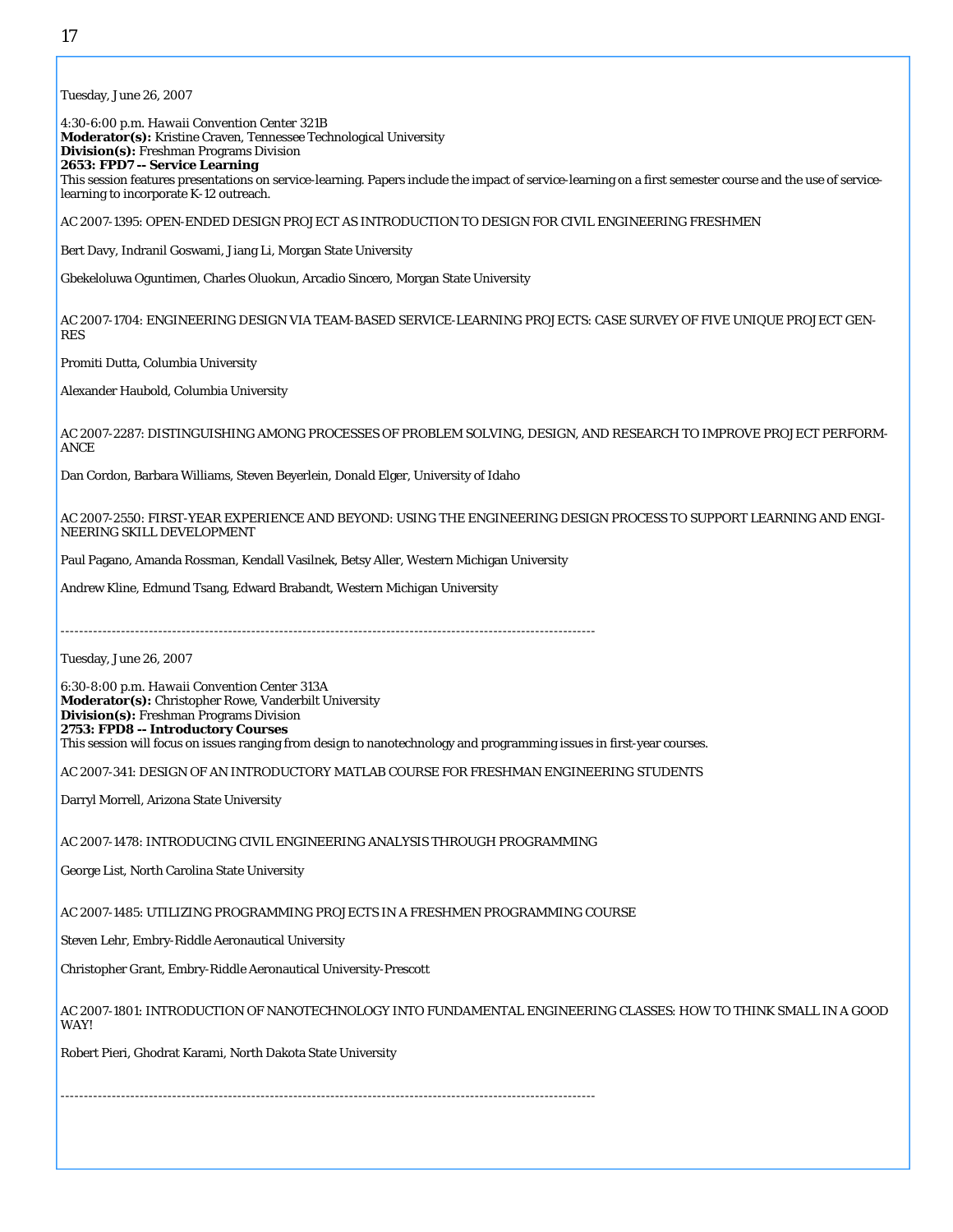Wednesday, June 27, 2007

7:00-8:15 a.m. *Hawaii Convention Center* 321A **Moderator(s):** William Koffke, Villanova University **Division(s):** Freshman Programs Division **3153: FPD9 -- Teaching Methods & Technology**  The papers in this session will cover topics ranging from active learning to multidisciplinary activities. AC 2007-686: TOWER OF STRAWS: REACHING NEW HEIGHTS WITH ACTIVE LEARNING IN ENGINEERING DESIGN FOR THE FIRST-YEAR CURRICULUM John K. Estell, Ohio Northern University Beverly Jaeger, Richard Whalen, Susan Freeman, Northeastern University John-David Yoder, Ohio Northern University AC 2007-2218: ADDRESSING STUDENT RETENTION IN ENGINEERING AND ENGINEERING TECHNOLOGY THROUGH THE USE OF A MUL-TIDISCIPLINARY FRESHMAN COURSE Anthony Dean, Bonita Anthony, Linda Vahala, Old Dominion University AC 2007-2539: EVALUATING THE SEMINAR MODEL FOR FIRST YEAR ENGINEERING EDUCATION Margot Vigeant, Karen Marosi, Ronald Ziemian, Bucknell University ------------------------------------------------------------------------------------------------------------------- Wednesday, June 27, 2007 12:30-2:00 p.m. *Hawaii Convention Center* 322A **Moderator(s):** Susan Freeman, Northeastern University **Division(s):** Freshman Programs Division **3453: FPD10 -- Pre-Engineering and Bridge Programs** The papers in this session will cover topics ranging from "special needs" projects to pre-engineering courses for unprepared first-year students. AC 2007-483: AAP: A PRE-FIRST YEAR ENGINEERING BRIDGE PROGRAM Kumar Yelamarthi, Ruby Mawasha, Jenny Garringer, Wright State University Richard Rathbun, Thomas L. Bazzoli, Wright State University AC 2007-1247: THE IMPACT OF "SPECIAL NEEDS" PROJECTS ON STUDENT LEARNING Cecelia Wigal, University of Tennessee-Chattanooga Molly Littleton, Signal Centers AC 2007-1503: AN ENGINEERING BRIDGE PROGRAM: IMPROVING THE SUCCESS RATE OF UNDERPREPARED STUDENTS IN ENGINEERING Michele Grimm, Wayne State University AC 2007-1862: FRESHMAN ENGINEERING STUDENT RESPONSES TO A PRE-COLLEGE PERCEPTION SURVEY Blair Rowley, Kumar Yelamarthi, Cory Miller, Thomas L. Bazzoli, Wright State University ------------------------------------------------------------------------------------------------------------------- Wednesday, June 27, 2007 2:15-4:00 p.m. *Hawaii Convention Center* 321A **Moderator(s):** rick freuler, Ohio State **Division(s):** Freshman Programs Division **3553: FPD11 -- Multidisciplinary Experiences** The papers in this session will cover topics ranging from interdisciplinary design projects to multidisciplinary course development. AC 2007-1021: THE AQUARIUM PROJECT: TEACHING ENGINEERING PRINCIPLES AND SUSTAINABILITY Kauser Jahan, Rowan University